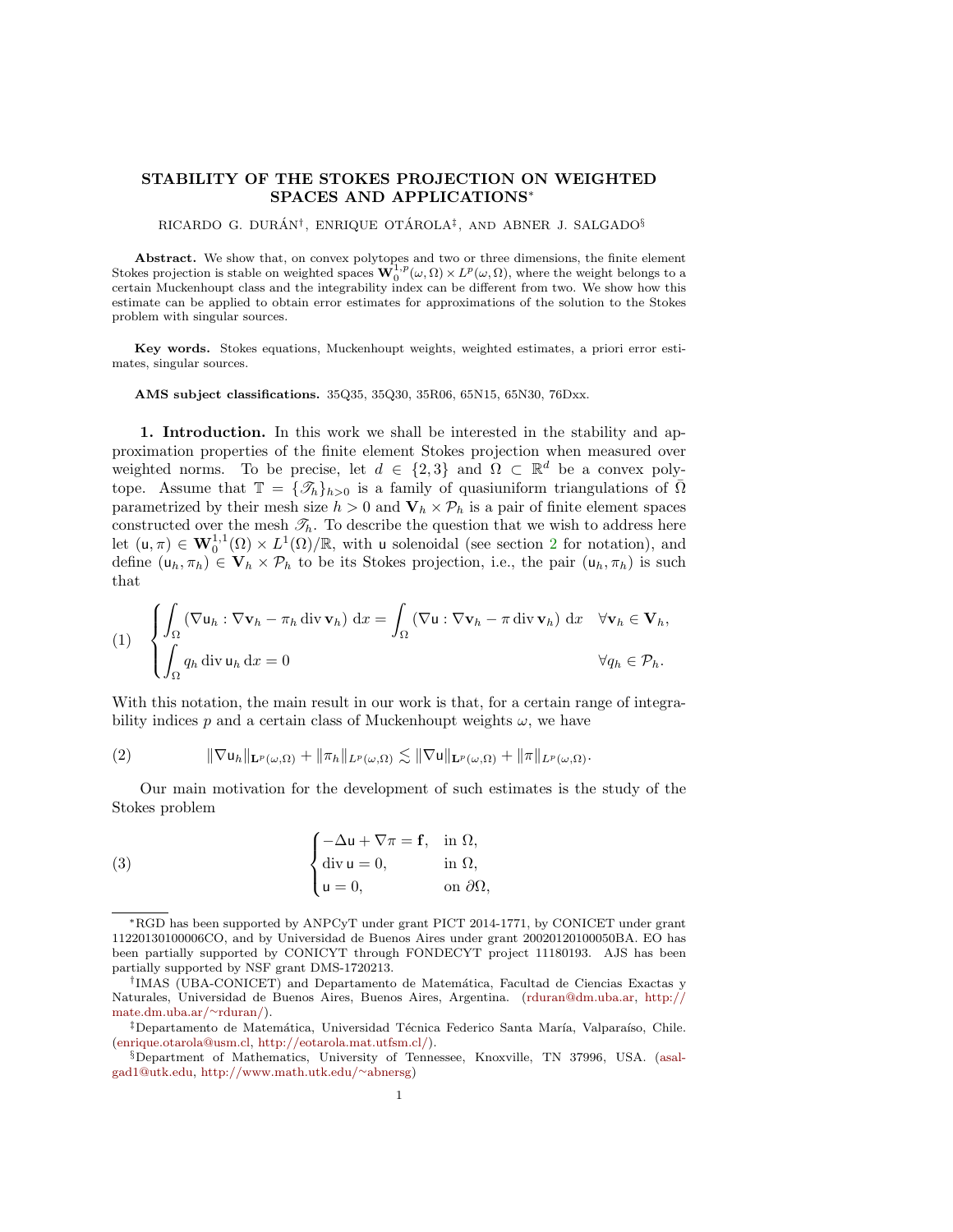in the case where the forcing term  $f$  is allowed to be singular. Essentially, by introducing a weight, we can allow for forces such that  $f \notin W^{-1,2}(\Omega)$ . In particular, our theory will allow the following particular examples. For a fixed  $\mathbf{F} \in \mathbb{R}^d$  we can set  $f = \mathbf{F}\delta_z$ , where  $\delta_z$  denotes the Dirac delta supported at the interior point  $z \in \Omega$ . Similarly, if  $\Gamma$  denotes a smooth curve or surface without boundary contained in  $\Omega$ , we can allow the components of  $f$  to be measures supported in  $\Gamma$ .

While the stability and approximation properties for the Stokes problem in energy type norms has a rich history and is by now well established, the derivation of these properties in non energy norms is more delicate. To our knowledge, the first works that address these questions in a non energy setting are [\[13,](#page-18-0) [18\]](#page-18-1). In these references, the authors establish a  $L^{\infty}$ -norm almost stability (up to logarithmic factors) in two dimensions. Later, in view of the weighted a priori estimate for a solution of the divergence operator of  $[17]$ , the results of  $[18]$  were extended to three dimensions; see [\[17,](#page-18-2) Section 3] for a discussion. We would also like to mention reference [\[8\]](#page-18-3) for results on domains with smooth boundaries. Results withouth logarithmic factors where first established in [\[25\]](#page-18-4), albeit under certain restrictions on the internal angles of the domain. This last assumption was finally removed in [\[24\]](#page-18-5). The state of the art is that, simply put, the Stokes projection is stable in  $\mathbf{W}_0^{1,p}(\Omega) \times L^p(\Omega)/\mathbb{R}$  for  $p \in (1,\infty]$ if the domain  $\Omega$  is a convex polytope.

We must remark that, in the PDE literature, the idea of introducing weights to handle singular sources is by now well established. There is a vast amount of literature dealing with weighted a priori estimates for solutions of elliptic equations and systems, and for models of incompressible fluids that are even more general than [\(3\)](#page-0-0); see for instance [\[6\]](#page-18-6). However, in most of these works, it is usually assumed that the domain is at least  $C^1$ , which is not finite element friendly. Two exceptions are [\[14,](#page-18-7) [35\]](#page-19-0). In [\[14\]](#page-18-7) the well posedness of the Poisson problem in  $W_0^{1,p}(\omega,\Omega)$  is established for all  $p \in (1,\infty)$  and  $\omega \in A_p$ , provided  $\Omega$  is a convex polytope. In addition, the stability of the Ritz projection is obtained for  $p \in [2,\infty)$  and  $\omega \in A_1$ , and for  $p = 2$  and  $\omega^{-1} \in A_1$ . On the other hand, [\[35\]](#page-19-0) works on general Lipschitz domains, and shows that the Poisson and Stokes problems are well posed, provided  $p$ , that depends on the domain, is restricted to a neighborhood of 2 and the weight is regular near the boundary ( $\omega \in A_p(\Omega)$  in the notation of that work).

From the discussion given above, it is clear that the stability of the Stokes projection is open and, in light of applications, needed. This is the main contribution of our work.

<span id="page-1-0"></span>Our presentation will be organized as follows. We set notation in section [2,](#page-1-0) where we also recall the definition of Muckenhoupt weights and introduce the weighted spaces we shall work with. In addition, in section [2.2,](#page-4-0) we introduce a saddle point formulation of the Stokes problem [\(3\)](#page-0-0) in weighted spaces and review well-posedness results. In section [3](#page-5-0) we introduce the discrete setting in which we will operate. Section [4](#page-7-0) is dedicated to obtaining the stability of the finite element Stokes projection in weighted spaces; this is one of the highlights of our work. As an immediate application, section  $5$  studies the development of  $\mathbf{L}^p$ -error estimates for the error approximation of the velocity field. We also specialize these results and study the approximation of the Stokes problem with a forcing term that is a linear combination of Dirac measures. All the developments of the previous sections rest on a series of assumptions on the finite element velocity–pressure pairs. For this reason in, the final, section [6](#page-13-0) we derive a continuous weighted inf–sup condition and study some suitable finite element pairs that satisfy all the assumptions that our theory rests upon.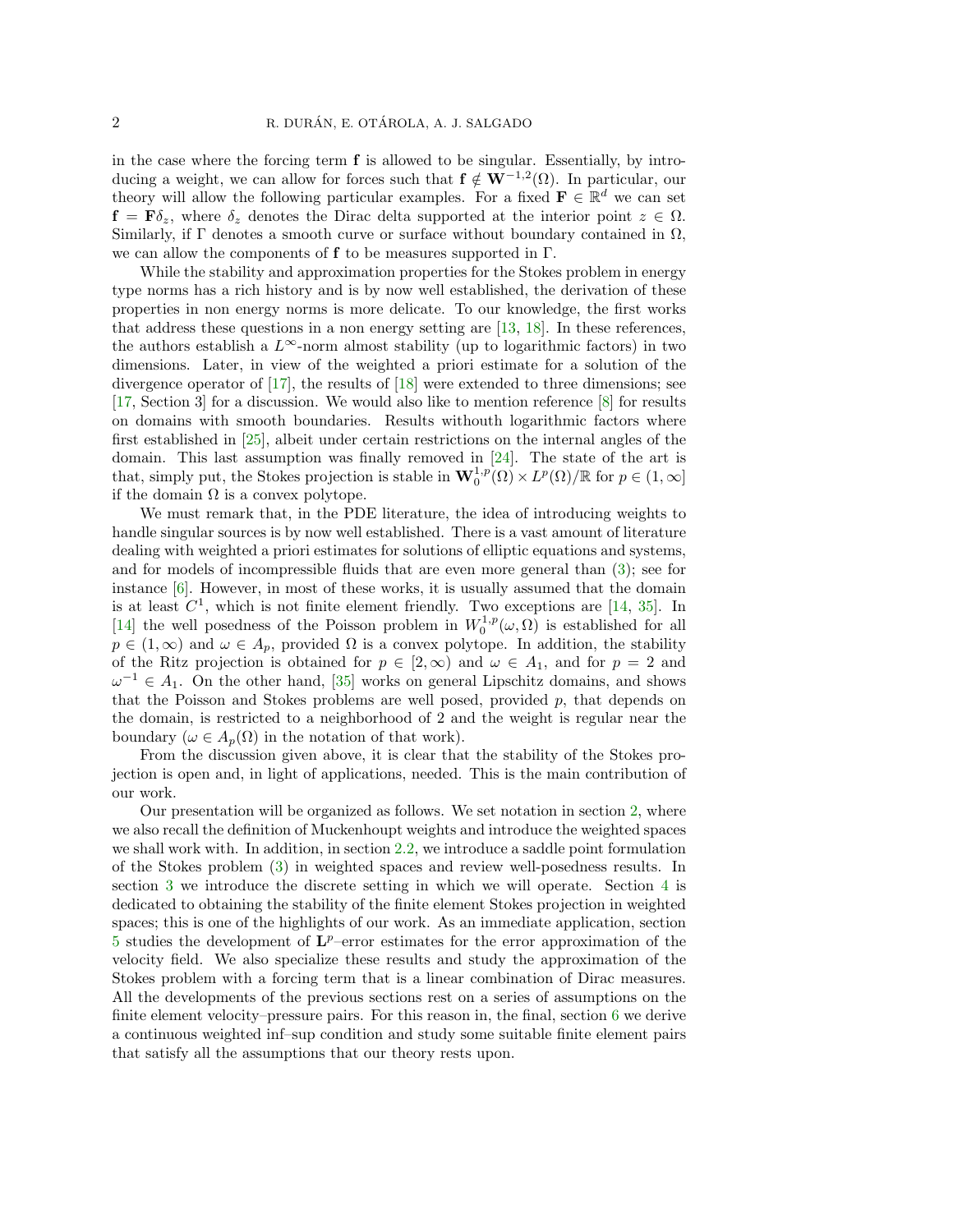2. Notation and preliminaries. We begin by fixing notation and the setting in which we will operate. Throughout this work  $d \in \{2,3\}$  and  $\Omega \subset \mathbb{R}^d$  is an open, bounded, and convex polytope. If  $W$  and  $Z$  are Banach function spaces, we write  $W \hookrightarrow \mathcal{Z}$  to denote that W is continuously embedded in Z. We denote by W' and  $\|\cdot\|_{\mathcal{W}}$  the dual and the norm of W, respectively.

For  $E \subset \Omega$  open and  $f : E \to \mathbb{R}$ , we set

$$
\oint_E f \, dx = \frac{1}{|E|} \int_E f \, dx.
$$

For  $w \in L^1_{loc}(\Omega)$ , the Hardy–Littlewood maximal operator is defined by

(4) 
$$
\mathcal{M}w(x) = \sup_{Q \ni x} \int_Q |w(y)| dy,
$$

where the supremum is taken over all cubes  $Q$  containing  $x$ .

Given  $p \in (1,\infty)$ , we denote by p' its Hölder conjugate, i.e., the real number such that  $1/p + 1/p' = 1$ . By  $a \leq b$  we will denote that  $a \leq Cb$ , for a constant C that does not depend on  $a, b$  nor the discretization parameters. The value of  $C$  might change at each occurrence.

<span id="page-2-1"></span>2.1. Weights and weighted Sobolev spaces. By a weight we mean a locally integrable, nonnegative function defined on  $\mathbb{R}^d$ . If  $\omega$  is a weight and  $E \subset \mathbb{R}^d$  we set

$$
\omega(E) = \int_E \omega \, \mathrm{d}x.
$$

Of particular interest to us will be the so–called Muckenhoupt  $A_p$  weights [\[12,](#page-18-8) [32,](#page-19-1) [40\]](#page-19-2).

DEFINITION 1 (Muckenhoupt class  $A_p$ ). Let  $p \in [1,\infty)$  we say that a weight  $\omega \in$  $A_p$  if

<span id="page-2-2"></span>(5) 
$$
[\omega]_{A_p} := \sup_B \left( \oint_B \omega \, dx \right) \left( \oint_B \omega^{1/(1-p)} \, dx \right)^{p-1} < \infty, \quad p \in (1, \infty),
$$

$$
[\omega]_{A_1} := \sup_B \left( \oint_B \omega \, dx \right) \sup_{x \in B} \frac{1}{\omega(x)} < \infty, \quad p = 1,
$$

where the supremum is taken over all balls B in  $\mathbb{R}^d$ . In addition,  $A_{\infty} := \bigcup_{p>1} A_p$ . We call  $[\omega]_{A_p}$ , for  $p \in [1,\infty)$ , the Muckenhoupt characteristic of  $\omega$ .

Notice that there is a certain symmetry in the  $A_p$  classes with respect to Hölder conjugate exponents. If  $\omega \in A_p$ , then its conjugate  $\omega' := \omega^{1/(1-p)} \in A_{p'}$  and

<span id="page-2-0"></span>
$$
[\omega']_{A_{p'}}=[\omega]_{A_p}^{1/(p-1)}.
$$

We comment also that, following [\[12,](#page-18-8) Chapter 7.1], an equivalent characterization of  $\omega \in A_1$  is that for almost every x,

(6) 
$$
\mathcal{M}\omega(x) \lesssim \omega(x).
$$

The class of  $A_p$  weights was introduced by Muckenhoupt in [\[32\]](#page-19-1) where he showed that the  $A_p$  weights are precisely those weights for which the Hardy-Littlewood maximal operator is bounded on weighted Lebesgue spaces; see [\[32\]](#page-19-1) and [\[12,](#page-18-8) Theorem 7.3].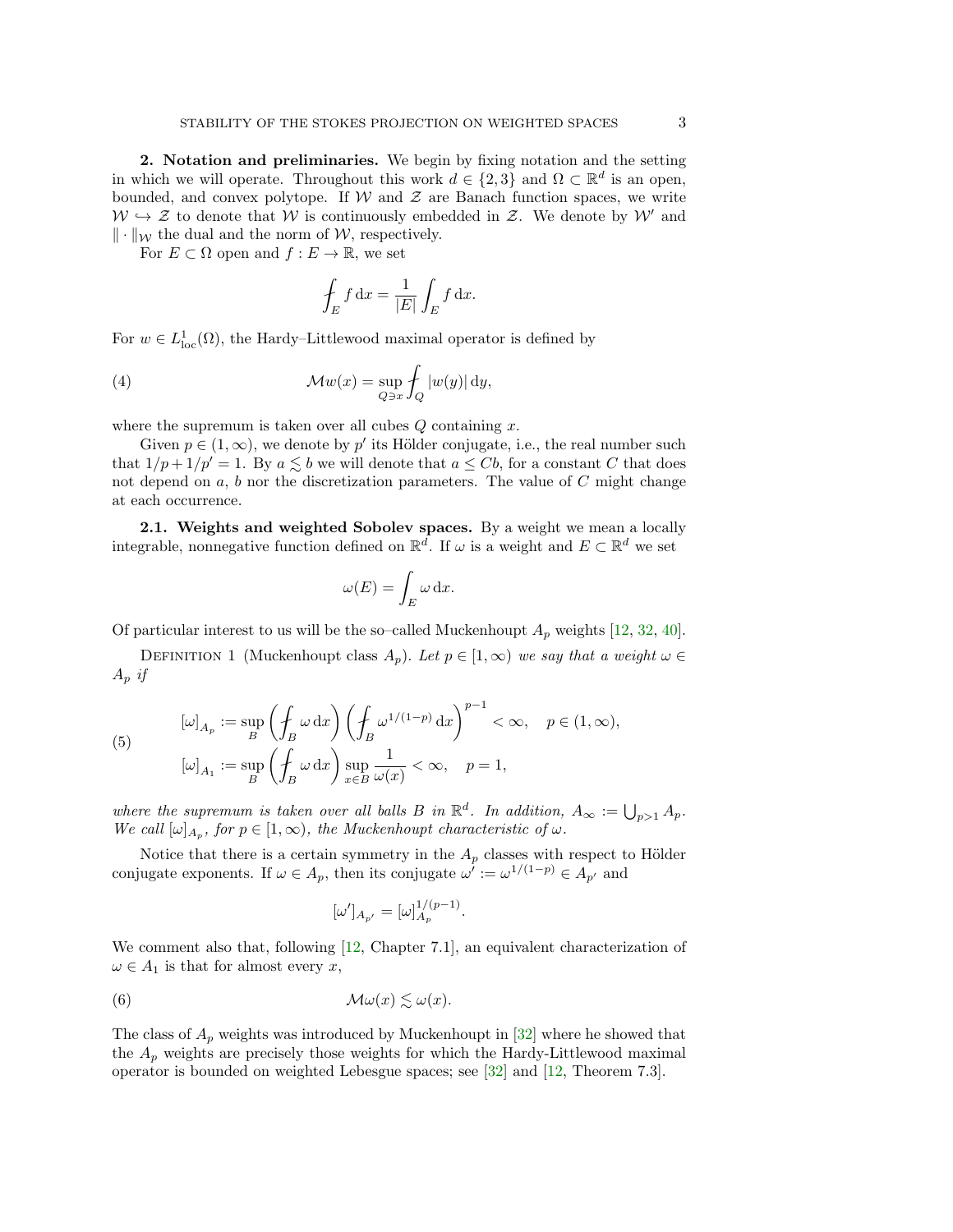Distances to lower dimensional objects are prototypical examples of Muckenhoupt weights. In particular, if  $K \subset \Omega$  is a smooth compact submanifold of dimension  $k \in [0, d) \cap \mathbb{Z}$  then, owing to [\[2\]](#page-17-0) and [\[21,](#page-18-9) Lemma 2.3(vi)], we have that the function

(7) 
$$
d_{\mathcal{K}}^{\alpha}(x) = \text{dist}(x, \mathcal{K})^{\alpha}
$$

belongs to the class  $A_p$  provided

$$
\alpha \in (-(d-k), (d-k)(p-1)).
$$

This allows us to identify three particular cases:

- <span id="page-3-0"></span>(i) Let  $d > 1$  and  $z \in \Omega$ , then the weight  $d_z^{\alpha} \in A_2$  if and only if  $\alpha \in (-d, d)$ .
- <span id="page-3-3"></span>(ii) Let  $d \geq 2$  and  $\gamma \subset \Omega$  be a smooth closed curve without self intersections. We have that  $d_{\gamma}^{\alpha} \in A_2$  if and only if  $\alpha \in (-(d-1), d-1)$ .
- <span id="page-3-1"></span>(iii) Finally, if  $d = 3$  and  $\Gamma \subset \Omega$  is a smooth surface without boundary, then  $d_{\Gamma}^{\alpha} \in A_2$ if and only if  $\alpha \in (-1, 1)$ .

It is important to notice, first, that in all the examples shown above we have that either the weight or its inverse, which is the conjugate within the  $A_2$  class, belongs to  $A_1$ . Second, since the lower dimensional objects are strictly contained in  $\Omega$ , there is a neighborhood of  $\partial\Omega$  where the weight has no degeneracies or singularities. In fact, it is continuous and strictly positive. This observation motivates us to define a restricted class of Muckenhoupt weights that will be of importance for the analysis that follows. The next definition is inspired by [\[21,](#page-18-9) Definition 2.5].

DEFINITION 2 (class  $A_p(D)$ ). Let  $D \subset \mathbb{R}^d$  be a Lipschitz domain. For  $p \in (1,\infty)$ we say that  $\omega \in A_p$  belongs to  $A_p(D)$  if there is an open set  $\mathcal{G} \subset D$ , and positive constants  $\varepsilon > 0$  and  $\omega_l > 0$ , such that: (a)  $\{x \in \Omega : \text{dist}(x, \partial D) < \varepsilon\} \subset \mathcal{G},$ 

(b)  $\omega \in C(\bar{\mathcal{G}})$ , and

(c)  $\omega_l \leq \omega(x)$  for all  $x \in \overline{\mathcal{G}}$ .

Notice that the weights described in  $(i)$ – $(iii)$  belong to the restricted Muckenhoupt class  $A_2(\Omega)$ . The latter has been shown to be crucial in the analysis of [\[35\]](#page-19-0) that guarantees the well–posedness of problem [\(3\)](#page-0-0) in the weighted Sobolev spaces that we define below.

Let  $p \in (1,\infty)$ ,  $\omega \in A_p$ , and  $E \subset \mathbb{R}^d$  be an open set. We define  $L^p(\omega,E)$  as the space of Lebesgue  $p$ –integrable functions with respect to the measure  $\omega \, dx$ . We also define the weighted Sobolev space  $W^{1,p}(\omega,E)$  as the set of functions  $v \in L^p(\omega,E)$  with weak derivatives  $D^{\alpha}v \in L^p(\omega, E)$  for  $|\alpha| \leq 1$ . The norm of a function  $v \in W^{1,p}(\omega, E)$ is given by

<span id="page-3-2"></span>(8) 
$$
||v||_{W^{1,p}(\omega,E)} := (||v||_{L^p(\omega,E)}^p + ||\nabla v||_{L^p(\omega,E)}^p)^{1/p}.
$$

We also define  $W_0^{1,p}(\omega, E)$  as the closure of  $C_0^{\infty}(E)$  in  $W^{1,p}(\omega, E)$ . It is remarkable that most of the properties of classical Sobolev spaces have a weighted counterpart. This is not because of the specific form of the weight but rather due to the fact that the weight  $\omega$  belongs to the Muckenhoupt class  $A_p$ . If  $p \in (1,\infty)$  and  $\omega$  belongs to  $A_p$ , then  $L^p(\omega, E)$  and  $W^{1,p}(\omega, E)$  are Banach spaces [\[40,](#page-19-2) Proposition 2.1.2] and smooth functions are dense  $[40,$  Corollary 2.1.6]; see also  $[27,$  Theorem 1]. In addition,  $[20,$ Theorem 1.3 guarantees a weighted Poincaré inequality which, in turn, implies that over  $W_0^{1,p}(\omega,E)$  the seminorm  $\|\nabla v\|_{L^p(\omega,E)}$  is an equivalent norm to the one defined in [\(8\)](#page-3-2).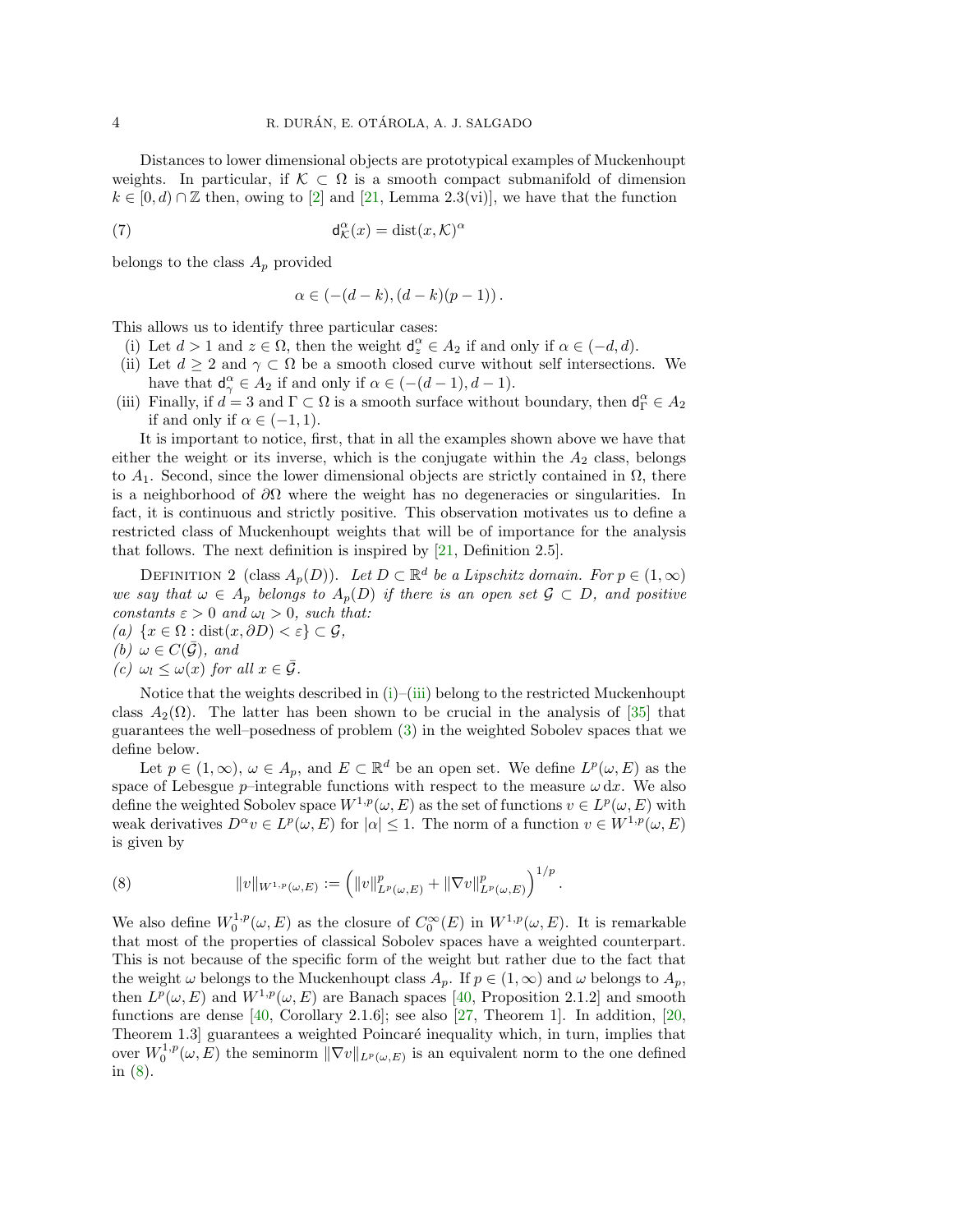Spaces of vector valued functions will be denoted by boldface, that is

$$
\mathbf{W}_0^{1,p}(\omega,E) = [W_0^{1,p}(\omega,E)]^d, \quad \|\nabla \mathbf{v}\|_{\mathbf{L}^p(\omega,E)} := \left(\sum_{i=1}^d \|\nabla v^i\|_{\mathbf{L}^p(\omega,E)}^p\right)^{1/p},
$$

where  $\mathbf{v} = (v^1, \dots, v^d)^\intercal$ .

For future use we recall a particular Sobolev–type embedding theorem between weighted spaces. For the general case we refer to [\[7,](#page-18-11) [22,](#page-18-12) [30\]](#page-19-4) and [\[34,](#page-19-5) Section 6].

<span id="page-4-3"></span>PROPOSITION 3 (embedding in weighted spaces). Let  $p \in (1,\infty)$  and  $\omega \in A_p$ . Assume that, for all  $x \in \Omega$  and  $0 < r \leq R$  we have that

$$
\frac{r^{p+d}}{R^{p+d}} \frac{\omega(B(x,R))}{\omega(B(x,r))} \lesssim 1,
$$

then  $W^{1,p}(\omega,\Omega) \hookrightarrow L^p(\Omega)$  and  $W^{1,p'}(\Omega) \hookrightarrow L^{p'}(\omega',\Omega)$ .

<span id="page-4-0"></span>2.2. The Stokes problem in weighted spaces. We begin with a motivation for the use of weights. Let us assume that [\(3\)](#page-0-0) is posed over the whole space  $\mathbb{R}^d$  and that  $f = F\delta_z$  for some  $z \in \mathbb{R}^d$ . The results of [\[23,](#page-18-13) Section IV.2] thus provide the following asymptotic behavior of the solution  $(u, \pi)$  to problem [\(3\)](#page-0-0) near the point z:

(9) 
$$
|\nabla u(x)| \approx |x - z|^{1 - d}
$$
 and  $|\pi(x)| \approx |x - z|^{1 - d}$ ,

so that  $|\nabla \mathbf{u}|, \pi \notin L^2(\mathbb{R}^d)$ . However, basic computations reveal that

$$
\alpha \in (d-2,\infty) \implies \int_{\Omega} \mathsf{d}_z^{\alpha} |\nabla \mathsf{u}|^2 \, \mathrm{d}x < \infty, \quad \int_{\Omega} \mathsf{d}_z^{\alpha} |\pi|^2 \, \mathrm{d}x < \infty.
$$

This heuristic suggests to seek solutions to problem [\(3\)](#page-0-0) in weighted Sobolev spaces [\[6,](#page-18-6) [35\]](#page-19-0). In what follows we will make these considerations rigorous.

Let  $\omega \in A_p$ . Given  $\mathbf{f} \in \mathbf{W}^{-1,p}(\omega,\Omega)$ , we seek for  $(\mathsf{u},\pi) \in \mathbf{W}_0^{1,p}(\omega,\Omega) \times L^p(\omega,\Omega)/\mathbb{R}$ such that

(10) 
$$
\begin{cases} a(\mathbf{u}, \mathbf{v}) + b(\mathbf{v}, \pi) = \langle \mathbf{f}, \mathbf{v} \rangle & \forall \mathbf{v} \in \mathbf{W}_0^{1, p'}(\omega', \Omega), \\ b(\mathbf{u}, q) = 0 & \forall q \in L^{p'}(\omega', \Omega)/\mathbb{R}, \end{cases}
$$

where  $\langle \cdot, \cdot \rangle$  denotes the duality pairing between  $\mathbf{W}^{-1,p}(\omega, \Omega) := \mathbf{W}_0^{1,p'}(\omega', \Omega)'$  and  $\mathbf{W}_0^{1,p'}(\omega',\Omega)$ . Finally, to shorten notation, here and in what follows we set

<span id="page-4-1"></span>
$$
a(\mathbf{v}, \mathbf{w}) = \int_{\Omega} \nabla \mathbf{v} : \nabla \mathbf{w} \, dx, \qquad b(\mathbf{v}, q) = -\int_{\Omega} q \, \text{div} \, \mathbf{v} \, dx.
$$

The well–posedness of  $(10)$  in Lipschitz domains was studied in [\[35,](#page-19-0) Theorem 17]. The main result is summarized below.

<span id="page-4-2"></span>PROPOSITION 4 (well–posedness in weighted spaces). Let  $d \in \{2,3\}$  and  $\Omega \subset \mathbb{R}^d$ be a Lipschitz domain. There exists  $\epsilon = \epsilon(d, \Omega) \in (0, 1]$  such that if  $P = 2 + \epsilon$ ,  $p \in (P', P)$ , and  $\omega \in A_p(\Omega)$ , problem [\(10\)](#page-4-1) is well posed. In other words, for all  $\mathbf{f} \in \mathbf{W}^{-1,p}(\omega,\Omega)$  problem [\(10\)](#page-4-1) has a unique solution  $(\mathsf{u},\pi) \in \mathbf{W}_0^{1,p}(\omega,\Omega) \times L^p(\omega,\Omega)/\mathbb{R}$ and the following stability estimate holds

(11) 
$$
\|\nabla \mathsf{u}\|_{\mathbf{L}^p(\omega,\Omega)} + \|\pi\|_{L^p(\omega,\Omega)} \lesssim \|\mathbf{f}\|_{\mathbf{W}^{-1,p}(\omega,\Omega)}.
$$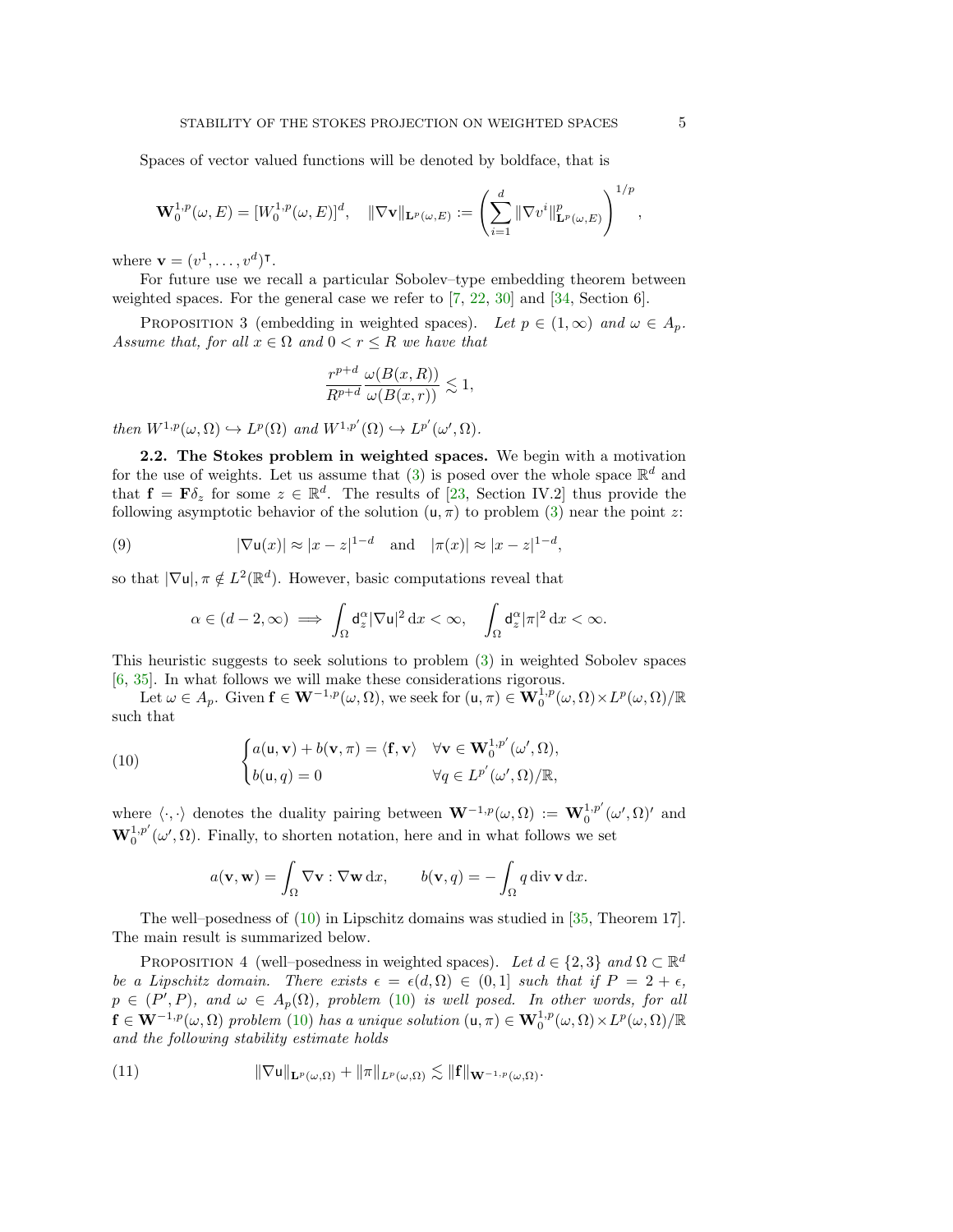*Remark* 5 ( $p < 2$ ). Strictly speaking [\[35,](#page-19-0) Theorem 17] only shows well-posedness for  $p \geq 2$ . However, using the equivalent characterization of well–posedness via inf– sup conditions given in [\[4,](#page-18-14) Theorem 2.1], see also [\[19,](#page-18-15) Exercise 2.14], one can deduce that [\(10\)](#page-4-1) is also well-posed for  $p \in (P', 2)$ .

Notice that Proposition [4](#page-4-2) assumes only that the domain is Lipschitz. Finer results can be obtained provided more information on the domain is available. Since we are working on convex polytopes we have the following result; see [\[31,](#page-19-6) Corollary 1.8].

<span id="page-5-2"></span>PROPOSITION 6 ( $L^p$ -regularity). Let  $d \in \{2,3\}$  and  $\Omega \subset \mathbb{R}^d$  be a convex polytope. If  $p \in (1,2]$  and  $f \in L^p(\Omega)$ , then the solution of [\(3\)](#page-0-0) is such that

$$
\mathsf{u}\in \mathbf{W}^{2,p}(\Omega)\cap \mathbf{W}^{1,p}_0(\Omega) \qquad \pi\in W^{1,p}(\Omega)/\mathbb{R},
$$

with a corresponding estimate.

<span id="page-5-0"></span>3. Finite element approximation. We now introduce the discrete setting in which we will operate. We first introduce some terminology and a few basic ingredients and assumptions that will be common to all our methods.

**3.1. Triangulation and finite element spaces.** We denote by  $\mathscr{T}_h = \{T\}$  a conforming partition, or mesh, of  $\overline{\Omega}$  into closed simplices T with size  $h_T = \text{diam}(T)$ and define  $h = \max_{T \in \mathcal{T}_h} h_T$ . We assume that  $\mathbb{T} = {\mathcal{T}_h}_{h>0}$  is a collection of con-forming and quasiuniform meshes [\[9,](#page-18-16) [19\]](#page-18-15). For  $T \in \mathscr{T}_h$ , we define the star or patch associated with the element T as

(12) 
$$
\mathcal{S}_T := \bigcup \{ T' \in \mathcal{I}_h : T \cap T' \neq \emptyset \}.
$$

In the literature, several finite element approximations have been proposed and analyzed to approximate the solution to the Stokes problem [\(10\)](#page-4-1) when the forcing term of the momentum equation is not singular; see, for instance, [\[19,](#page-18-15) Section 4], [\[26,](#page-18-17) Chapter II], and references therein. Initially we shall not be specific about the type of finite element approximation that we are using. We will only state a set of assumptions that our discrete spaces need to satisfy. Given a mesh  $\mathcal{T}_h \in \mathbb{T}$ , we denote by  $V_h$  and  $\mathcal{P}_h$  the finite element spaces that approximate the velocity field and the pressure, respectively, constructed over  $\mathcal{T}_h$ . We assume that, for every  $p \in (1,\infty)$  and  $\omega \in A_p$ ,

$$
\mathbf{V}_h \subset \mathbf{W}_0^{1,\infty}(\Omega) \subset \mathbf{W}_0^{1,p}(\omega,\Omega), \qquad \mathcal{P}_h \subset L^{\infty}(\Omega)/\mathbb{R} \subset L^p(\omega,\Omega)/\mathbb{R}.
$$

In addition, we require that functions in  $V_h$  and  $P_h$  are locally polynomials of degree at least one and zero, respectively. Moreover, we need to assume that these spaces are compatible, in the sense that they satisfy weighted versions of the classical LBB condition [\[19,](#page-18-15) Proposition 4.13]. Namely, we assume that if  $\omega \in A_p$  then, there exists a positive constant  $\beta = \beta([\omega]_{A_p})$  such that, for all  $\mathscr{T}_h \in \mathbb{T}$ ,

<span id="page-5-1"></span>(13) 
$$
\begin{cases}\n\inf_{q_h \in \mathcal{P}_h} \sup_{\mathbf{v}_h \in \mathbf{V}_h} \frac{b(\mathbf{v}_h, q_h)}{\|\nabla \mathbf{v}_h\|_{\mathbf{L}^{p'}(\omega', \Omega)} \|q_h\|_{L^p(\omega, \Omega)}} \geq \beta, \\
\inf_{q_h \in \mathcal{P}_h} \sup_{\mathbf{v}_h \in \mathbf{V}_h} \frac{b(\mathbf{v}_h, q_h)}{\|\nabla \mathbf{v}_h\|_{\mathbf{L}^{p}(\omega, \Omega)} \|q_h\|_{L^{p'}(\omega', \Omega)}} \geq \beta.\n\end{cases}
$$

<span id="page-5-3"></span>3.2. A quasi–interpolation operator. Since our interest is to approximate rough functions the classical Lagrange interpolation operator cannot be applied. Instead, we can consider a variant of the quasi–interpolation operator analyzed in [\[34\]](#page-19-5).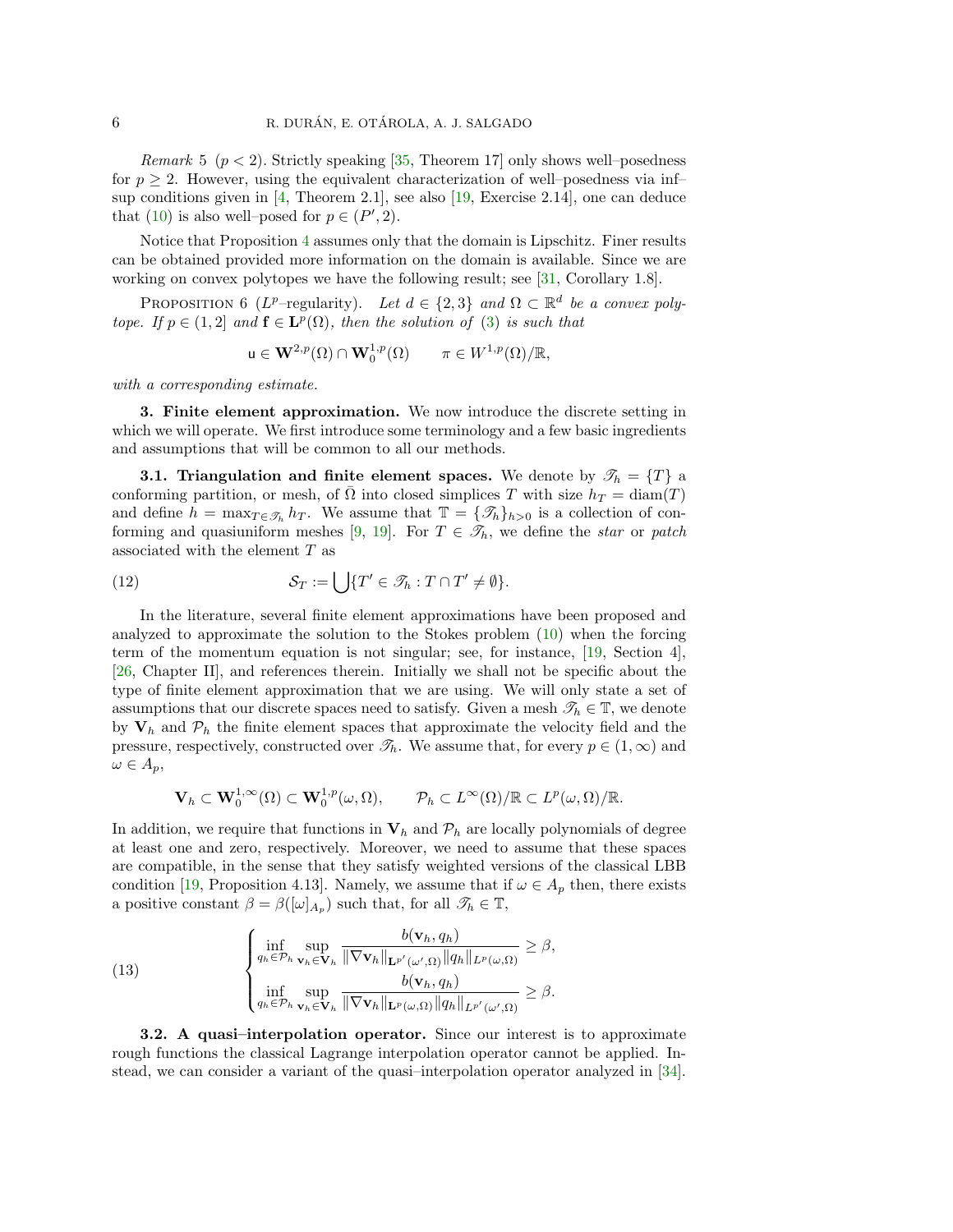Its construction is inspired in the ideas developed by Clément  $[10]$ , Scott and Zhang [\[38\]](#page-19-7), and Durán and Lombardi  $[15]$ : it is built on local averages over stars and is thus well–defined for locally integrable functions; it also exhibits optimal approximation properties.

For  $\mathcal{T}_h \in \mathbb{T}$ , we let  $X_h$  be the space of piecewise linear, continuous, functions over the mesh  $\mathscr{T}_h$ . For  $w \in L^1(\Omega)$ , we define  $\Pi_{X_h} w \in X_h$  to be the interpolation operator of [\[34\]](#page-19-5) onto piecewise linears. Define  $\mathbf{X}_h = [X_h \cap H_0^1(\Omega)]^d$ . For  $\mathbf{v} \in \mathbf{W}_0^{1,1}(\Omega)$ , we set  $\Pi_{\mathbf{V}_h} \mathbf{v} \in \mathbf{X}_h \subset \mathbf{V}_h$  to be the operator  $\Pi_{X_h}$  applied component–wise and accordingly modified to preserve boundary conditions.

To define an interpolant onto the pressure space  $\mathcal{P}_h$  we distinguish two cases. If  $\mathcal{P}_h$  contains piecewise constants, then, for  $q \in L^1(\Omega)/\mathbb{R}$ , we simply define  $\Pi_{\mathcal{P}_h} q \in \mathcal{P}_h$ to be the local average of q. On the other hand, if  $\mathcal{P}_h$  contains piecewise linears  $\Pi_{\mathcal{P}_h} q = \Pi_{X_h} q + c_q$ , where  $c_q \in \mathbb{R}$  is chosen so that  $\Pi_{\mathcal{P}_h} q \in \mathcal{P}_h$ .

To alleviate notation, if there is no source of confusion, we shall use  $\Pi_h$  to denote indistinctely  $\Pi_{\mathbf{V}_h}$  or  $\Pi_{\mathcal{P}_h}$ . The properties of  $\Pi_h$  are summarized below. For a proof we refer the reader to [\[34,](#page-19-5) Section 5].

PROPOSITION 7 (stability and interpolation estimates). Let  $p \in (1,\infty)$ ,  $\omega \in A_p$ , and  $T \in \mathscr{T}_h$ . Then, for every  $v \in W^{1,p}(\omega, \mathcal{S}_T)$ , we have the local stability bound

<span id="page-6-1"></span>(14) 
$$
\|\nabla\Pi_h v\|_{\mathbf{L}^p(\omega,T)} \lesssim \|\nabla v\|_{\mathbf{L}^p(\omega,\mathcal{S}_T)}
$$

and the interpolation error estimate

(15) 
$$
\|v - \Pi_h v\|_{L^p(\omega,T)} \lesssim h_T \|\nabla v\|_{\mathbf{L}^p(\omega,\mathcal{S}_T)}.
$$

The hidden constants, in the previous inequalities, are independent of  $v, T$ , and h.

This operator also enjoys the following approximation property [\[34,](#page-19-5) Section 6].

<span id="page-6-0"></span>PROPOSITION 8 (interpolation in different metrics). Assume that  $\omega \in A_n$  is such that Proposition [3](#page-4-3) holds. Then, for every  $v_p \in W^{1,p}(\omega, \mathcal{S}_T)$ , we have that

<span id="page-6-2"></span>
$$
||v_p - \Pi_h v_p||_{L^p(T)} \lesssim h_T^{1+d/p} \omega(\mathcal{S}_T)^{-1/p} ||\nabla v_p||_{\mathbf{L}^p(\omega,\mathcal{S}_T)}.
$$

Similarly, for  $v_{p'} \in W^{1,p'}(\mathcal{S}_T)$ , we have

$$
||v_{p'} - \Pi_h v_{p'}||_{L^{p'}(\omega',T)} \lesssim h_T^{1-d/p'} \omega'(\mathcal{S}_T)^{1/p'} ||\nabla v_{p'}||_{\mathbf{L}^{p'}(\mathcal{S}_T)}.
$$

The hidden constants in the previous inequalities are independent of the functions being iterpolated, the cell T, and h.

**3.3.** Approximate Green's function. Let  $z \in \Omega$  be such that  $z \in T_z$  for some  $T_z \in \mathscr{T}_h$ . Let  $\delta_z$  be a regularized Dirac delta satisfying the following properties: 1.  $\tilde{\delta}_z \in C_0^{\infty}(T_z);$ 2.  $\int_{\Omega} \tilde{\delta}_z \, dx = 1;$ 

3.  $\|\tilde{\delta}_z\|_{L^{\infty}(T_z)} \lesssim h_{T_z}^{-d};$ 

4.  $\int_{\Omega} \tilde{\delta}_z \mathbf{v}_h \, dx = \mathbf{v}_h(z)$  for all  $\mathbf{v}_h \in \mathbf{V}_h$ .

We refer to [\[39\]](#page-19-8) and [\[5,](#page-18-20) Exercise 8.1] for a construction of such a function. Notice that, if  $\mathbf{v}_h = (v_h^1, \dots, v_h^d)^\mathsf{T} \in \mathbf{V}_h$  and  $j \in \{1, \dots, d\}$ , we have

$$
\partial_{x_i} \mathbf{v}_h^j(z) = \int_{\Omega} \partial_{x_i} \mathbf{v}_h^j \tilde{\delta}_z \, \mathrm{d}x = -\int_{\Omega} \mathbf{v}_h^j \partial_{x_i} \tilde{\delta}_z \, \mathrm{d}x, \quad i \in \{1, \dots, d\}.
$$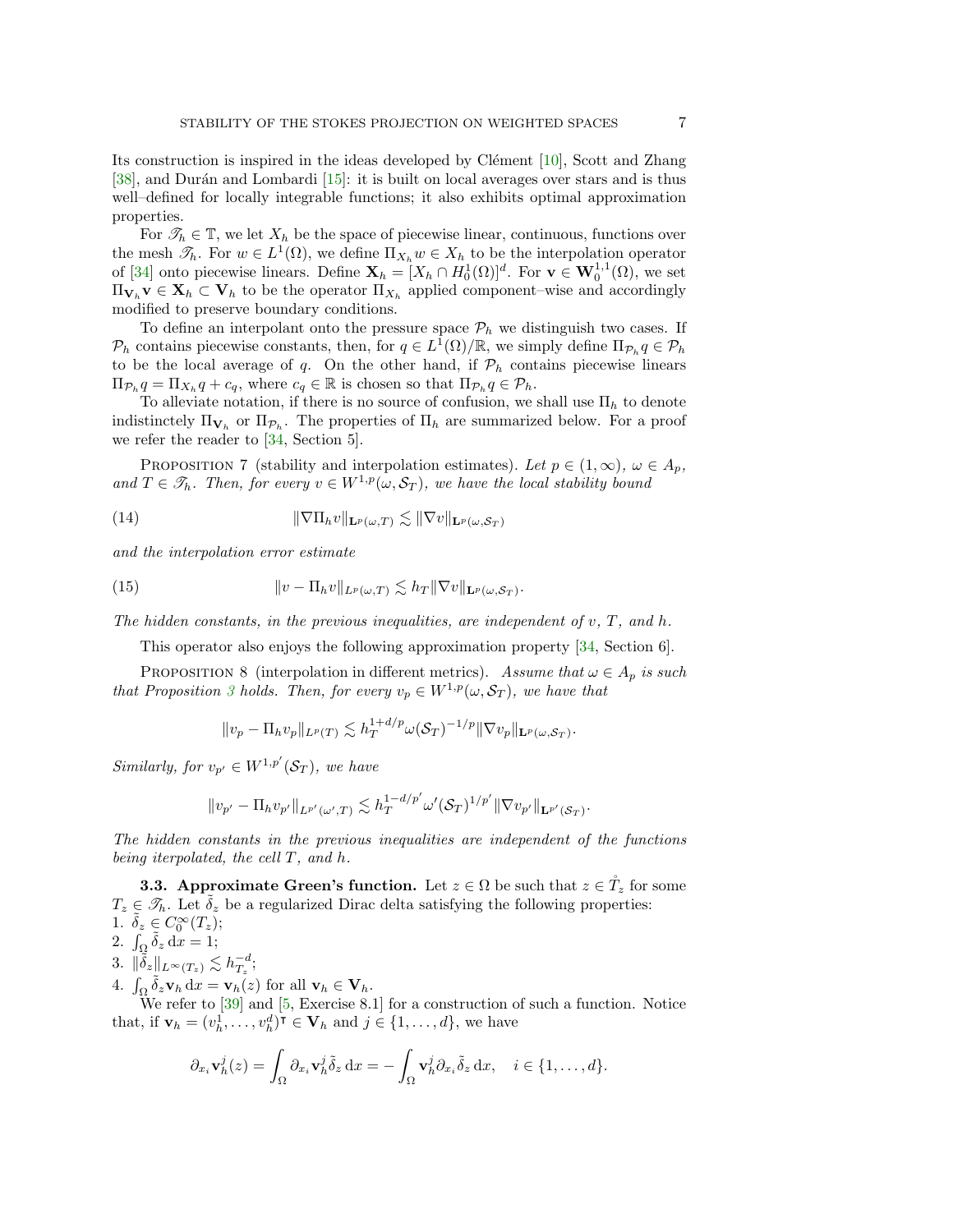With these ingredients at hand, we define a regularized Green's function  $(G, Q)$ as the solution to the following problem: Find  $(G, Q) \in H_0^1(\Omega) \times L^2(\Omega)/\mathbb{R}$  such that

<span id="page-7-4"></span>(16) 
$$
\begin{cases} a(\mathbf{G}, \mathbf{v}) + b(\mathbf{v}, Q) = \int_{\Omega} \tilde{\delta}_z \partial_{x_i} \mathbf{v}^j \, dx & \forall \mathbf{v} \in \mathbf{H}_0^1(\Omega), \\ b(\mathbf{G}, q) = 0 & \forall q \in L^2(\Omega)/\mathbb{R}, \end{cases}
$$

where  $i, j \in \{1, \dots, d\}$ . Notice that the functions **G** and Q depend on z and the indices  $i$  and  $j$ . However, to alleviate notation we will omit this dependence.

We also define  $(G_h, Q_h)$ , the Stokes projection of  $(G, Q)$ , as the solution to the discrete problem: Find  $(\mathbf{G}_h, Q_h) \in \mathbf{V}_h \times \mathcal{P}_h$  such that

<span id="page-7-3"></span>(17) 
$$
\begin{cases} a(\mathbf{G}_h, \mathbf{v}_h) + b(\mathbf{v}_h, Q_h) = \int_{\Omega} \tilde{\delta}_z \partial_{x_i} \mathbf{v}_h^j \, dx & \forall \mathbf{v}_h \in \mathbf{V}_h, \\ b(\mathbf{G}_h, q_h) = 0 & \forall q_h \in \mathcal{P}_h. \end{cases}
$$

Let R be a fixed positive number such that for any  $x \in \Omega$  the ball  $B(x, R)$  contains Ω. For *y* ∈ Ω, we define the weight function  $σ<sub>y</sub>$ , introduced by Natterer [\[33\]](#page-19-9), as

<span id="page-7-5"></span>(18) 
$$
\sigma_y(x) = (|x - y|^2 + (\kappa h)^2)^{1/2},
$$

where  $\kappa > 1$  is a parameter independent of h but such that  $\kappa h \leq R$ ; see [\[24,](#page-18-5) Section 1.7]. We recall that this weight verifies [\[25,](#page-18-4) inequality (0.18)]

<span id="page-7-6"></span>(19) 
$$
\int_{\Omega} \sigma_y^{-d-\lambda} dx \lesssim h^{-\lambda}, \quad \lambda \in (0,1).
$$

We shall assume that if  $\nu \in (0, 1/2)$ ,  $0 < \lambda < \nu/2$ ,  $\mu = d + \lambda$ , and  $\mathcal{I}_h$  is quasiuniform, then there exists  $\kappa_1 > 1$  such that for all  $\kappa \geq \kappa_1$  and for all meshsizes  $h > 0$  such that  $\kappa h \leq R$ , we have

<span id="page-7-2"></span>(20) 
$$
\sup_{y \in \Omega} \left\| \sigma_y^{\frac{\mu}{2}} \nabla (\mathbf{G} - \mathbf{G}_h) \right\|_{\mathbf{L}^2(\Omega)} \lesssim h^{\lambda/2}.
$$

Examples of spaces that satisfy this assumption will be presented below.

<span id="page-7-0"></span>4. Discrete stability estimates in weighted spaces. Let  $p \in (1,\infty), \omega \in A_p$ ,  $(u, \pi) \in \mathbf{W}_0^{1,p}(\omega, \Omega) \times L^p(\omega, \Omega) / \mathbb{R}$  with u solenoidal, and the pair  $(u_h, p_h) \in \mathbf{V}_h \times \mathcal{P}_h$  be the finite element approximation of  $(u, \pi)$ . Our goal in this section is to, on the basis of the weighted compatibility conditions [\(13\)](#page-5-1), derive the weighted stability estimate [\(2\)](#page-0-1). To do so, we must place some restrictions on the range of the integrability  $p$  and the weight  $\omega$ . We codify these in the following assumption

<span id="page-7-1"></span>(S) 
$$
\begin{cases} p \in (2, \infty) & \implies \omega \in A_1, \\ p = 2 & \implies \omega \in A_1, \text{ or } \omega^{-1} \in A_2(\Omega) \cap A_1, \\ p \in (P', 2] & \implies \omega' \in A_{p'}(\Omega) \cap A_1, \end{cases}
$$

where  $P$  is as in Proposition [4](#page-4-2) and  $P'$  is its Hölder conjugate.

<span id="page-7-7"></span>THEOREM 9 (weighted stability estimate). Let  $d \in \{2,3\}$  and  $\Omega \subset \mathbb{R}^d$  be an open convex polytope. Assume that [\(S\)](#page-7-1) holds and that  $(u, \pi) \in \mathbf{W}_0^{1,p}(\omega, \Omega) \times L^p(\omega, \Omega)/\mathbb{R}$ with u solenoidal. Let  $(u_h, \pi_h) \in V_h \times P_h$  be its finite element Stokes projection. If the spaces  $(V_h, \mathcal{P}_h)$  satisfy [\(13\)](#page-5-1) and [\(20\)](#page-7-2), then estimate [\(2\)](#page-0-1) holds. The hidden constant in this estimate is independent of  $(u, \pi)$ ,  $(u_h, \pi_h)$ , and h.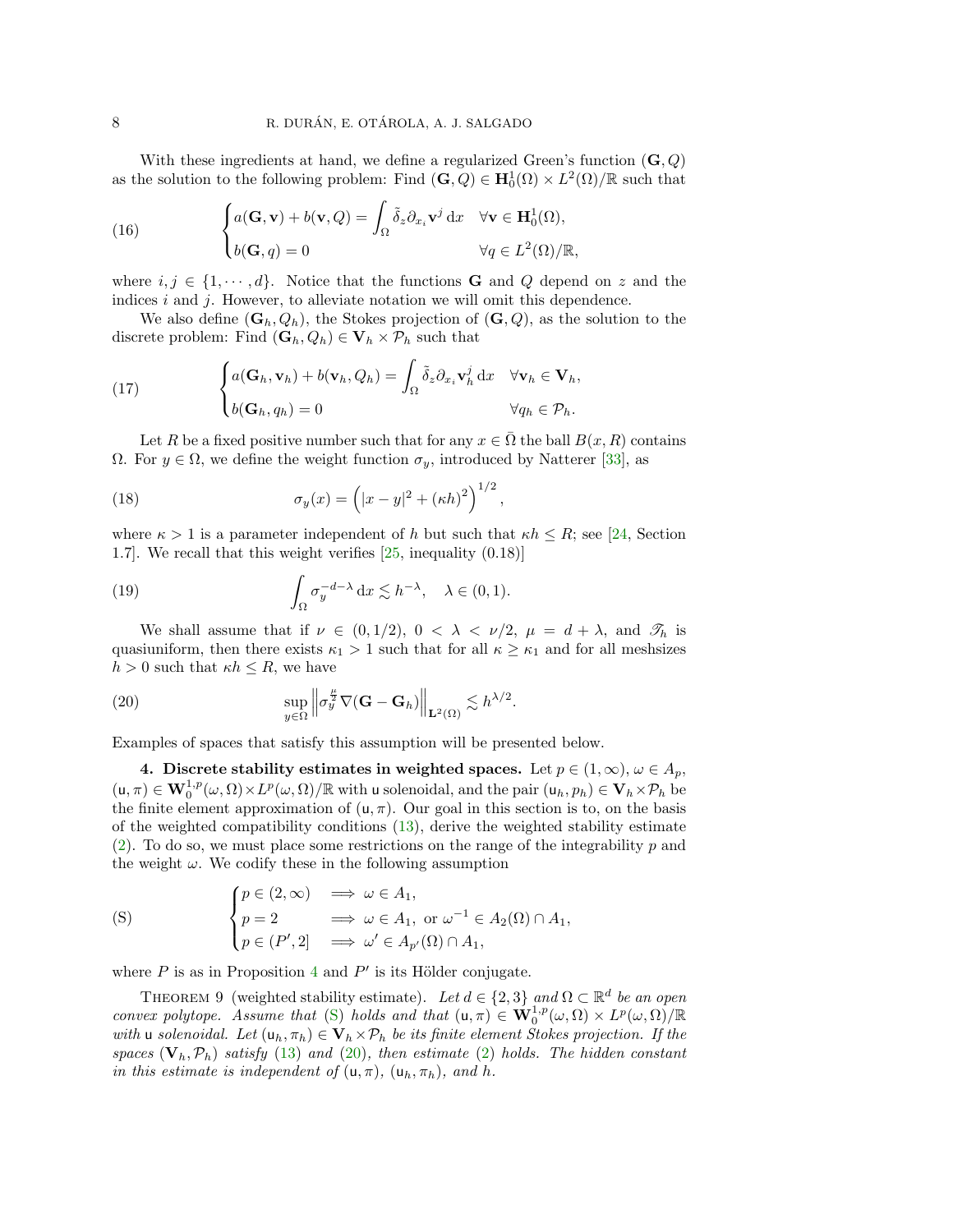Proof. We begin by noticing that, by density, it suffices to show the estimate assuming that  $\mu$  and  $\pi$  are smooth.

We split the proof in several steps.

1. Assume that we have already shown that

<span id="page-8-0"></span>(21) 
$$
\|\nabla \mathsf{u}_h\|_{\mathbf{L}^p(\omega,\Omega)} \lesssim \|\nabla \mathsf{u}\|_{\mathbf{L}^p(\omega,\Omega)} + \|\pi\|_{L^p(\omega,\Omega)}.
$$

Utilizing the first discrete inf–sup condition of [\(13\)](#page-5-1) and that  $(\mathsf{u}_h, \pi_h)$  solves [\(1\)](#page-0-2) we arrive at

$$
\|\pi_h\|_{L^p(\omega,\Omega)} \lesssim \sup_{\mathbf{v}_h \in \mathbf{V}_h} \frac{b(\mathbf{v}_h, \pi_h)}{\|\nabla \mathbf{v}_h\|_{\mathbf{L}^{p'}(\omega',\Omega)}} = \sup_{\mathbf{v}_h \in \mathbf{V}_h} \frac{a(\mathbf{u}, \mathbf{v}_h) - a(\mathbf{u}_h, \mathbf{v}_h) + b(\mathbf{v}_h, \pi)}{\|\nabla \mathbf{v}_h\|_{\mathbf{L}^{p'}(\omega',\Omega)}},
$$

which immediately yields

$$
\|\pi_h\|_{L^p(\omega,\Omega)} \lesssim \|\nabla \mathbf{u}\|_{\mathbf{L}^p(\omega,\Omega)} + \|\pi\|_{L^p(\omega,\Omega)} + \|\nabla \mathbf{u}_h\|_{\mathbf{L}^p(\omega,\Omega)}.
$$

This, in view of [\(21\)](#page-8-0), implies the desired bound for  $\|\pi_h\|_{L^p(\omega,\Omega)}$ .

2. Assume that  $p \ge 2$  and  $\omega \in A_1$ . Set  $\mathbf{v}_h = \mathbf{u}_h$  in [\(17\)](#page-7-3) to arrive at

$$
a(\mathbf{G}_h, \mathbf{u}_h) = \int_{\Omega} \tilde{\delta}_z \partial_{x_i} \mathbf{u}_h^j \, \mathrm{d}x = \partial_{x_i} \mathbf{u}_h^j(z).
$$

Set now  $\mathbf{v}_h = \mathbf{G}_h$  in [\(1\)](#page-0-2) and use that  $b(\mathbf{G}_h, q_h) = 0$  for all  $q_h \in \mathcal{P}_h$  to obtain

(22) 
$$
a(\mathsf{u}_h, \mathbf{G}_h) = a(\mathsf{u}, \mathbf{G}_h) + b(\mathbf{G}_h, \pi).
$$

Using that  $b(\mathbf{G}, \pi) = 0$ , we can thus conclude the identity

$$
a(\mathsf{u}_h,\mathbf{G}_h)=a(\mathsf{u},\mathbf{G}_h)+b(\mathbf{G}_h,\pi)=a(\mathsf{u},\mathbf{G}_h-\mathbf{G})+b(\mathbf{G}_h-\mathbf{G},\pi)+a(\mathsf{u},\mathbf{G}).
$$

Since the bilinear form  $a$  is symmetric, we have

$$
\partial_{x_i} u_h^j(z) = a(\mathbf{u}, \mathbf{G}_h - \mathbf{G}) + b(\mathbf{G}_h - \mathbf{G}, \pi) + a(\mathbf{u}, \mathbf{G})
$$
  
=  $a(\mathbf{u}, \mathbf{G}_h - \mathbf{G}) + b(\mathbf{G}_h - \mathbf{G}, \pi) + \int_{\Omega} \tilde{\delta}_z \partial_{x_i} \mathbf{u}^j \, \mathrm{d}x.$ 

Notice that here we used the smoothness assumption on u to be able to assert that this is an admissible test function in [\(16\)](#page-7-4).

Let now  $\mathbf{E} = \mathbf{G} - \mathbf{G}_h$ . The previous equality implies that

$$
\int_{\Omega} \omega |\partial_{x_i} u_h^j|^p dz \lesssim \int_{\Omega} \omega \left[ \int_{\Omega} \nabla u : \nabla \mathbf{E} \, dx \right]^p dz \n+ \int_{\Omega} \omega \left[ \int_{\Omega} \pi \operatorname{div} \mathbf{E} \, dx \right]^p dz + \int_{\Omega} \omega \left[ \int_{T_z} |\nabla u| dx \right]^p dz =: I + II + III,
$$

where we have used that  $\tilde{\delta}_z$  is supported on  $T_z$  and that  $\|\tilde{\delta}_z\|_{L^{\infty}(\Omega)} \lesssim h^{-d}$ . We estimate the terms I, II, and III with the help of [\(20\)](#page-7-2), similar arguments to those developed in the proof of [\[14,](#page-18-7) Theorem 3.1], and modifications inspired by [\[36\]](#page-19-10). We begin by controlling the term III. Since the weight  $\omega \in A_1 \subset A_p$ , we utilize that the Hardy–Littlewood maximal operator M is continuous from  $\hat{L}^p(\omega,\mathbb{R}^d)$  to  $L^p(\omega,\mathbb{R}^d)$  to arrive at

$$
III = \int_{\Omega} \omega \left[ \int_{T_z} |\nabla u| \,dx \right]^p \,dz \lesssim \int_{\Omega} \omega \mathcal{M}(|\nabla u|)^p \,dz \lesssim \int_{\Omega} \omega |\nabla u|^p \,dz.
$$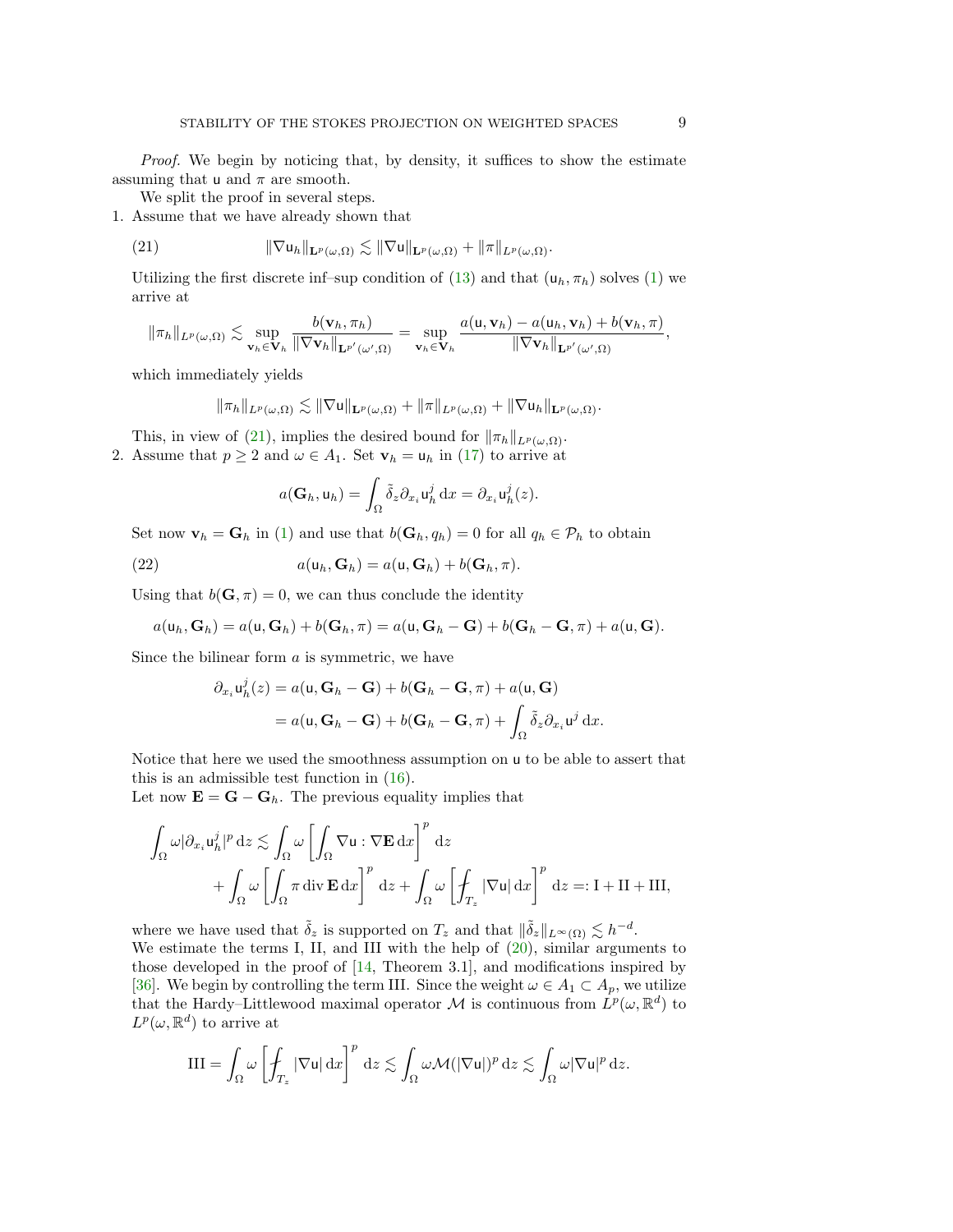We now control I and II. Using the weight  $\sigma_z$ , defined in [\(18\)](#page-7-5), and its property [\(19\)](#page-7-6) we have that for any  $\lambda \in (0,1)$ 

$$
\int_\Omega \nabla \mathbf{u}:\nabla \mathbf{E}\,\mathrm{d} x\lesssim h^{-\lambda(p-2)/(2p)}\left(\int_\Omega \sigma_z^{-d-\lambda}|\nabla \mathbf{u}|^p\,\mathrm{d} x\right)^{1/p}\left(\int_\Omega \sigma_z^{d+\lambda}|\nabla \mathbf{E}|^2\,\mathrm{d} x\right)^{1/2}
$$

and

$$
\int_{\Omega} \pi \operatorname{div} \mathbf{E} \, dx \lesssim h^{-\lambda(p-2)/(2p)} \left( \int_{\Omega} \sigma_z^{-d-\lambda} |\pi|^p \, dx \right)^{1/p} \left( \int_{\Omega} \sigma_z^{d+\lambda} |\operatorname{div} \mathbf{E}|^2 \, dx \right)^{1/2}.
$$

Thus, we have that

$$
I + II \lesssim h^{-\lambda(p-2)/2} \int_{\Omega} \omega \left( \int_{\Omega} \sigma_z^{d+\lambda} |\nabla \mathbf{E}|^2 dx \right)^{p/2} \left( \int_{\Omega} \frac{|\nabla \mathbf{u}|^p + |\pi|^p}{\sigma_z^{d+\lambda}} dx \right) dz.
$$

Assume now that  $0 < \lambda < \nu/2$  with  $\nu \in (0, 1/2)$ . In this case estimate [\(20\)](#page-7-2) immediately yields

$$
h^{-\lambda(p-2)/2} \left( \int_{\Omega} \sigma_z^{d+\lambda} |\nabla \mathbf{E}|^2 \,\mathrm{d}x \right)^{p/2} \lesssim h^{\lambda}.
$$

In addition, the arguments developed in the proof of  $[14,$  Theorem 3.1] yield

$$
\int_{\Omega} \frac{h^{\lambda} \omega(z)}{(|x - z|^2 + (\kappa h)^2)^{(d + \lambda)/2}} dz \lesssim \mathcal{M}\omega(x) \lesssim \omega(x),
$$

where, in the last step, we used  $(6)$ . In conclusion, we obtained that

$$
I + II \lesssim \int_{\Omega} \int_{\Omega} \frac{\omega(z) h^{\lambda}}{(|x - z|^2 + (\kappa h)^2)^{(d + \lambda)/2}} dz (|\nabla u(x)|^p + |\pi(x)|^p) dx
$$
  

$$
\lesssim \int_{\Omega} \omega(x) (|\nabla u(x)|^p + |\pi(x)|^p) dx.
$$

A collection of the estimates for the terms I, II, and III yield [\(21\)](#page-8-0) when  $p \geq 2$ .

3. It remains to consider the case  $p \in (P', 2]$  with  $\omega' \in A_{p'}(\Omega) \cap A_1$ . Notice that  $p' = p/(p-1) \ge 2$  so that, as in [\[14,](#page-18-7) Corollary 3.3], we will reduce our considerations to the previous case. Since  $p' \in [2, P)$  and  $\omega' \in A_{p'}(\Omega)$  then, as Proposition [4](#page-4-2) shows, for every  $\mathbf{g} \in \mathbf{W}^{-1,p'}(\omega',\Omega)$  we conclude that the Stokes problem

$$
\begin{cases} -\Delta \varphi_{\bf g} + \nabla \psi_{\bf g} = {\bf g}, & \text{in } \Omega, \\ \operatorname{div} \varphi_{\bf g} = 0, & \text{in } \Omega, \\ \varphi_{\bf g} = 0, & \text{on } \partial \Omega, \end{cases}
$$

is well-posed in  $\mathbf{W}_0^{1,p'}(\omega', \Omega) \times L^{p'}(\omega', \Omega)/\mathbb{R}$ . So that we have the estimate

$$
\|\nabla\varphi_{\mathbf{g}}\|_{\mathbf{L}^{p'}(\omega',\Omega)} + \|\psi_{\mathbf{g}}\|_{L^{p'}(\omega',\Omega)} \lesssim \|\mathbf{g}\|_{\mathbf{W}^{-1,p'}(\omega',\Omega)}.
$$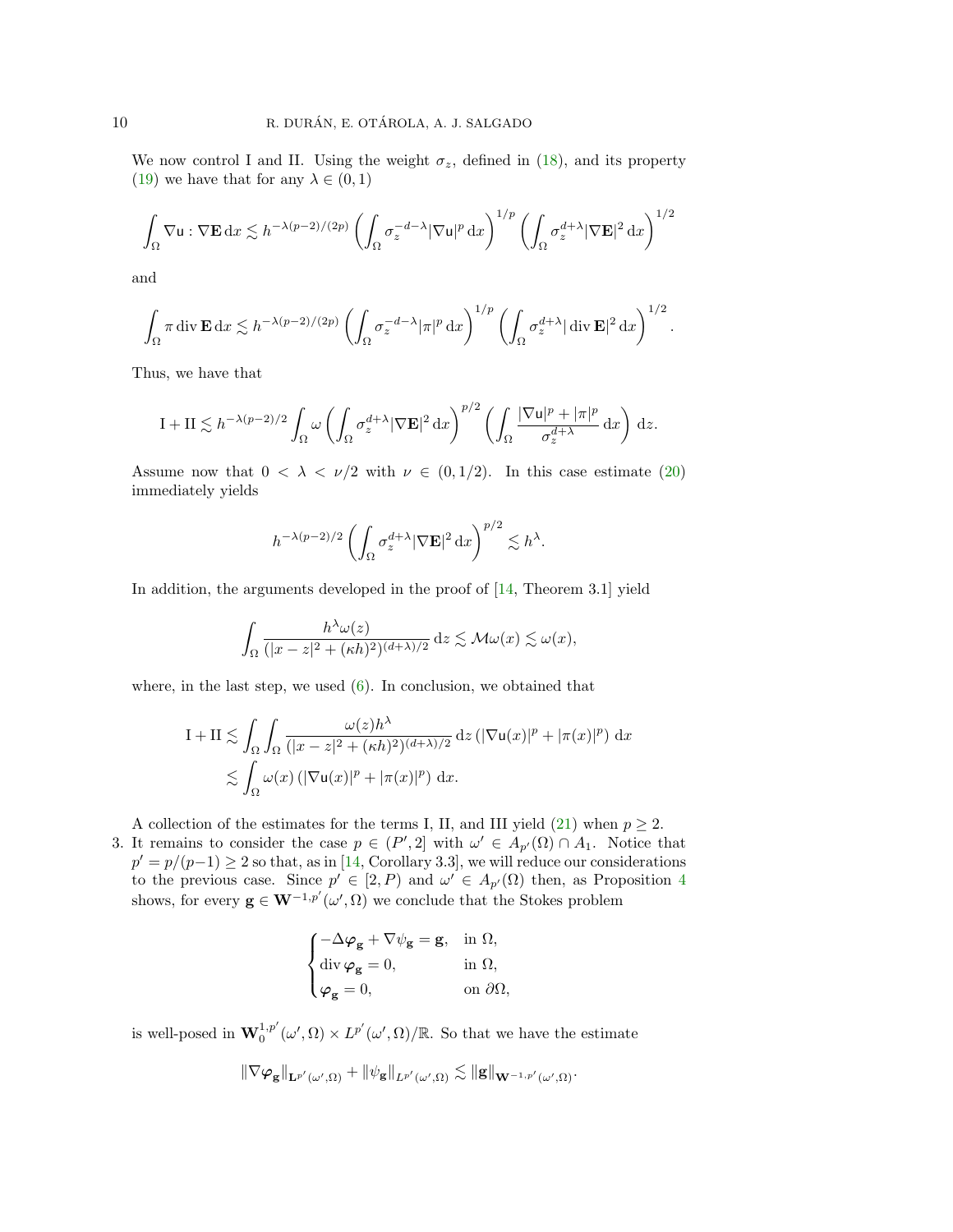Let  $(\varphi_{\mathbf{g},h}, \psi_{\mathbf{g},h}) \in \mathbf{V}_h \times \mathcal{P}_h$  be the Stokes projection of  $(\varphi_{\mathbf{g}}, \psi_{\mathbf{g}})$  we have

$$
\|\nabla u_h\|_{\mathbf{L}^p(\omega,\Omega)} = \sup_{\mathbf{g}\in\mathbf{W}^{-1,p'}(\omega',\Omega)} \frac{\langle \mathbf{g}, u_h \rangle}{\|\mathbf{g}\|_{\mathbf{W}^{-1,p'}(\omega',\Omega)}} \n= \sup_{\mathbf{g}\in\mathbf{W}^{-1,p'}(\omega',\Omega)} \frac{a(u_h,\varphi_{\mathbf{g}}) + b(u_h,\psi_{\mathbf{g}})}{\|\mathbf{g}\|_{\mathbf{W}^{-1,p'}(\omega',\Omega)}} \n= \sup_{\mathbf{g}\in\mathbf{W}^{-1,p'}(\omega',\Omega)} \frac{a(\varphi_{h,\mathbf{g}},u_h) + b(u_h,\psi_{h,\mathbf{g}})}{\|\mathbf{g}\|_{\mathbf{W}^{-1,p'}(\omega',\Omega)}} \n= \sup_{\mathbf{g}\in\mathbf{W}^{-1,p'}(\omega',\Omega)} \frac{a(u,\varphi_{h,\mathbf{g}}) + b(u,\psi_{h,\mathbf{g}})}{\|\mathbf{g}\|_{\mathbf{W}^{-1,p'}(\omega',\Omega)}}.
$$

The stability of the Stokes projection in  $\mathbf{W}^{1,p'}(\omega',\Omega) \times L^{p'}(\omega',\Omega)$  and the bound on  $(\boldsymbol{\varphi}_{\mathbf{g}}, \psi_{\mathbf{g}})$  yield

$$
\|\nabla \mathsf{u}_h\|_{\mathbf{L}^p(\omega,\Omega)} \lesssim \|\nabla \mathsf{u}\|_{\mathbf{L}^p(\omega,\Omega)}.
$$

The proof is thus complete.

As usual, the a priori estimate  $(2)$  implies a best approximation result à la Cea.

<span id="page-10-1"></span>COROLLARY 10 (best approximation). In the setting of Theorem [9,](#page-7-7) assume, in addition, that  $p \in (P', P)$ , and  $\omega \in A_p(\Omega)$ . Then we have that

$$
\|\nabla(\mathbf{u}-\mathbf{u}_h)\|_{\mathbf{L}^p(\omega,\Omega)}+\|\pi-\pi_h\|_{L^p(\omega,\Omega)}\lesssim \inf_{\mathbf{w}_h\in\mathbf{V}_h} \|\nabla(\mathbf{u}-\mathbf{w}_h)\|_{\mathbf{L}^p(\omega,\Omega)}\\+\inf_{r_h\in\mathcal{P}_h} \|\pi-r_h\|_{L^p(\omega,\Omega)},
$$

where the hidden constant is independent of  $(u, \pi)$ ,  $(u_h, p_h)$ , and h.

Proof. The proof is rather standard but we reproduce it here for the sake of completeness. Notice that, if  $\mathbf{w}_h \in \mathbf{V}_h$  and  $r_h \in \mathcal{P}_h$  are arbitrary, by linearity of [\(1\)](#page-0-2) we obtain that, for all  $(\mathbf{v}_h, q_h) \in \mathbf{V}_h \times \mathcal{P}_h$  we have

$$
\begin{cases} a(\mathbf{u}_h - \mathbf{w}_h, \mathbf{v}_h) + b(\mathbf{v}_h, \pi_h - r_h) = a(\mathbf{u} - \mathbf{w}_h, \mathbf{v}_h) + b(\mathbf{v}_h, \pi - r_h), \\ b(\mathbf{u}_h - \mathbf{w}_h, q_h) = b(\mathbf{u} - \mathbf{w}_h, q_h). \end{cases}
$$

Let now  $(\varphi, \psi) \in \mathbf{W}_0^{1,p}(\omega, \Omega) \times L^p(\omega, \Omega) / \mathbb{R}$  be the unique solution of

$$
\begin{cases} a(\boldsymbol{\varphi}, \mathbf{v}) + b(\mathbf{v}, \psi) = a(\mathbf{u} - \mathbf{w}_h, \mathbf{v}) + b(\mathbf{v}, \pi - r_h), & \forall \mathbf{v} \in \mathbf{W}_0^{1, p'}(\omega', \Omega), \\ b(\boldsymbol{\varphi}, q) = b(\mathbf{u} - \mathbf{w}_h, q), & \forall q \in L^{p'}(\omega', \Omega)/\mathbb{R}. \end{cases}
$$

As shown in Proposition [4,](#page-4-2) the assumptions on the integrability index and the weight allow us to conclude that this problem is well posed and we have the estimate

<span id="page-10-0"></span>(23) 
$$
\|\nabla \varphi\|_{\mathbf{L}^p(\omega,\Omega)} + \|\psi\|_{L^p(\omega,\Omega)} \lesssim \|\nabla (\mathbf{u} - \mathbf{w}_h)\|_{\mathbf{L}^p(\omega,\Omega)} + \|\pi - r_h\|_{L^p(\omega,\Omega)}.
$$

Notice now that  $(\mathsf{u}_h - \mathsf{w}_h, \pi_h - r_h) \in \mathbf{V}_h \times \mathcal{P}_h$  is nothing but the finite element approximation of  $(\varphi, \psi) \in \mathbf{W}_0^{1,p}(\omega, \Omega) \times L^p(\omega, \Omega) / \mathbb{R}$ . This, in conjunction with Theorem [9](#page-7-7) and [\(23\)](#page-10-0) then yields

$$
\|\nabla(\mathsf{u}_h-\mathbf{w}_h)\|_{\mathbf{L}^p(\omega,\Omega)}+\|\pi_h-r_h\|_{L^p(\omega,\Omega)}\lesssim \|\nabla(\mathsf{u}-\mathbf{w}_h)\|_{\mathbf{L}^p(\omega,\Omega)}\\+\|\pi-r_h\|_{L^p(\omega,\Omega)}.
$$

Conclude with the triangle inequality.

 $\Box$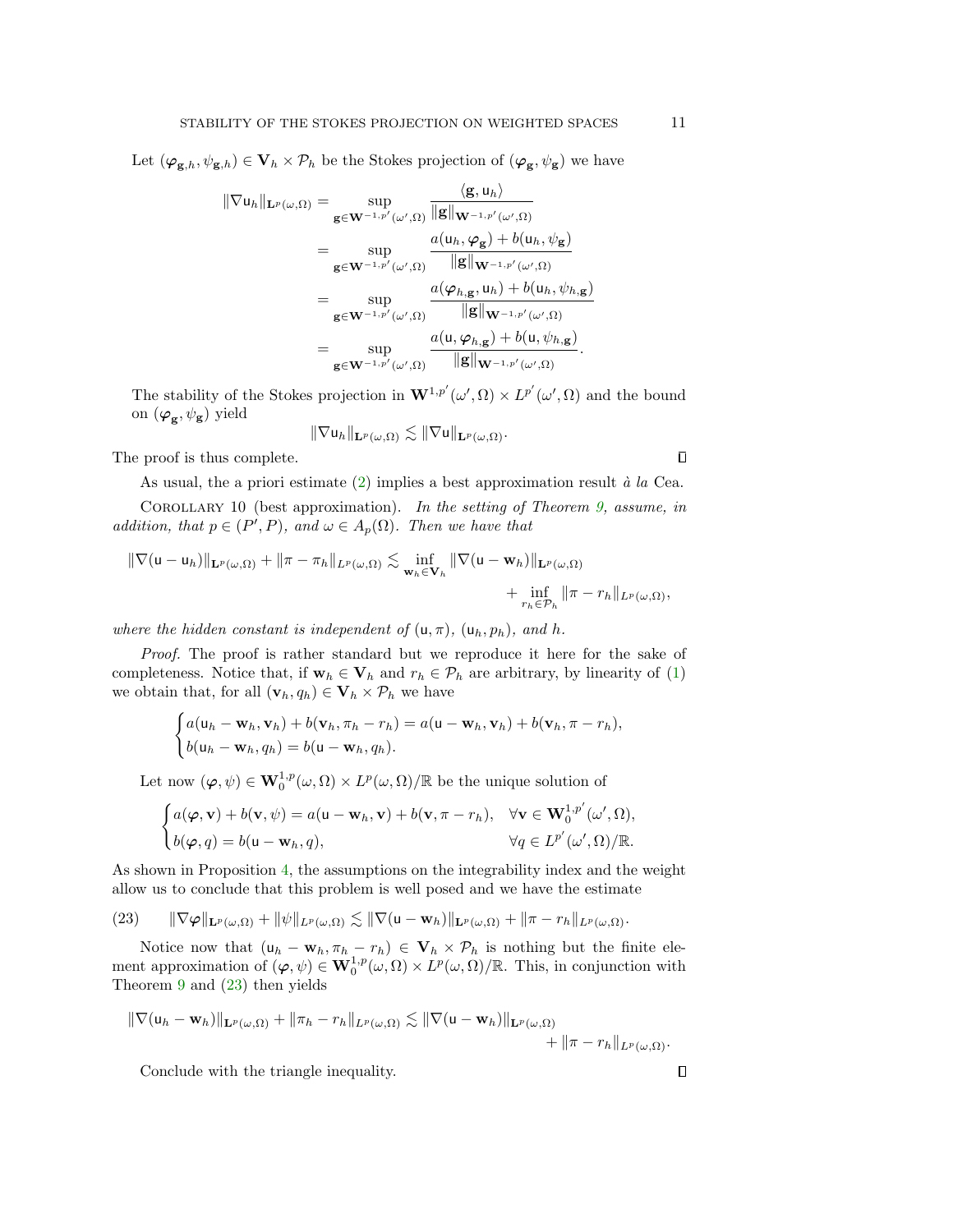<span id="page-11-0"></span>**5. Error estimates.** We now provide a  $\mathbf{L}^p(\Omega)$ -error estimate for the error approximation of the velocity field. For that, obviously, one needs to assume that Proposition [3](#page-4-3) holds, so that  $u \in L^p(\Omega)$ .

In what follows, for a weight  $\omega$ , we denote by  $\omega(h) = \sup_{T \in \mathcal{S}_h} \omega(T)$ . The main error estimate is provided below.

<span id="page-11-5"></span>THEOREM 11 (error estimate). Let  $p \in [2, P)$  and  $\omega \in A_p(\Omega)$  be such that condition [\(S\)](#page-7-1) holds. Assume, in addition, that the compatibility condition required for Proposition [3](#page-4-3) to be valid holds. Let  $(u, \pi) \in \mathbf{W}_0^{1,p}(\omega, \Omega) \times L^p(\omega, \Omega)/\mathbb{R}$  with u solenoidal, and let  $(\mathsf{u}_h, \pi_h) \in \mathbf{V}_h \times \mathcal{P}_h$  be its Stokes projection, defined as the solution of  $(1)$ . In this setting, we have that

(24) 
$$
\| \mathsf{u} - \mathsf{u}_h \|_{\mathbf{L}^p(\Omega)} \lesssim h^{1+d/p} \omega(h)^{-1/p} \left( \|\nabla \mathsf{u}\|_{\mathbf{L}^p(\omega,\Omega)} + \|\pi\|_{L^p(\omega,\Omega)} \right),
$$

where the hidden constant is independent of  $(u, \pi)$ ,  $(u_h, \pi_h)$ , and h.

Proof. We proceed in several steps on the basis of a duality argument.

1. We begin by recalling that, owing to Proposition [6,](#page-5-2) for every  $t \in (1,2]$  we have that, if  $g \in L^t(\Omega)$ , the Stokes problem: find  $(\varphi_g, \psi_g) \in W_0^{1,t}(\Omega) \times L^t(\Omega)/\mathbb{R}$ 

<span id="page-11-1"></span>(25) 
$$
\begin{cases} a(\boldsymbol{\varphi}_{\mathbf{g}}, \mathbf{v}) + b(\mathbf{v}, \psi_{\mathbf{g}}) = \int_{\Omega} \mathbf{g} \cdot \mathbf{v} \, dx & \forall \mathbf{v} \in \mathbf{W}_{0}^{1, t'}(\Omega), \\ b(\boldsymbol{\varphi}_{\mathbf{g}}, q) = 0 & \forall q \in L^{t'}(\Omega)/\mathbb{R}, \end{cases}
$$

is well–posed,  $(\varphi_{\mathbf{g}}, \psi_{\mathbf{g}}) \in \mathbf{W}^{2,t}(\Omega) \times W^{1,t}(\Omega)$ , and

(26) 
$$
\|\varphi_{\mathbf{g}}\|_{\mathbf{W}^{2,t}(\Omega)} + \|\psi_{\mathbf{g}}\|_{W^{1,t}(\Omega)} \lesssim \|\mathbf{g}\|_{\mathbf{L}^{t}(\Omega)}.
$$

2. Since  $p \geq 2$  and  $\omega \in A_p(\Omega)$  satisfies the compatibility condition of Proposition [3](#page-4-3) we can use the results of the previous step with  $t = p'$  and the embedding results of Proposition [3](#page-4-3) to conclude that

<span id="page-11-4"></span>
$$
(\varphi_{\mathbf{g}}, \psi_{\mathbf{g}}) \in \mathbf{W}^{2, p'}(\Omega) \cap \mathbf{W}^{1, p'}_{0}(\omega', \Omega) \times W^{1, p'}(\Omega) \cap L^{p'}(\omega', \Omega)
$$

with an estimate.

3. Let  $\mathbf{g} = |\mathbf{u} - \mathbf{u}_h|^{p-2} (\mathbf{u} - \mathbf{u}_h)$  and note that  $\|\mathbf{g}\|_{L^{p'}(\Omega)} = \|\mathbf{u} - \mathbf{u}_h\|_{L^p(\Omega)}^{p-1}$ , which is finite given the assumption on  $\omega$  and the embedding results of Proposition [3.](#page-4-3)

4. With this choice of **g** fixed, we would like to set  $\mathbf{v} = \mathbf{u} - \mathbf{u}_h$  in [\(25\)](#page-11-1) to obtain

<span id="page-11-2"></span>(27) 
$$
\| \mathbf{u} - \mathbf{u}_h \|_{\mathbf{L}^p(\Omega)}^p = a(\mathbf{u} - \mathbf{u}_h, \boldsymbol{\varphi}_{\mathbf{g}}) + b(\mathbf{u} - \mathbf{u}_h, \psi_{\mathbf{g}}).
$$

However, since  $p \geq 2$ ,  $u - u_h \notin \mathbf{W}_0^{1,p}(\Omega)$  so that  $(27)$  must be justified by a density argument. Namely, let  $\mathbf{w}_n \in \mathbf{C}_0^{\infty}(\Omega)$  be such that  $\mathbf{w}_n \to \mathbf{u} - \mathbf{u}_h$  in  $\mathbf{W}_0^{1,p}(\omega,\Omega)$ . Since  $\mathbf{w}_n \in \mathbf{C}_0^{\infty}(\Omega) \subset \mathbf{W}_0^{1,p}(\Omega)$ , we set  $\mathbf{v} = \mathbf{w}_n$  in [\(25\)](#page-11-1) and arrive at

<span id="page-11-3"></span>(28) 
$$
a(\mathbf{w}_n, \boldsymbol{\varphi}_{\mathbf{g}}) + b(\mathbf{w}_n, \psi_{\mathbf{g}}) = \int_{\Omega} |\mathbf{u} - \mathbf{u}_h|^{p-2} (\mathbf{u} - \mathbf{u}_h) \cdot \mathbf{w}_n \, dx.
$$

Now, since  $\boldsymbol{\varphi}_{\mathbf{g}} \in \mathbf{W}_0^{1,p'}(\omega', \Omega)$ ,

$$
|a(\mathbf{u}-\mathbf{u}_h,\varphi_{\mathbf{g}})-a(\mathbf{w}_n,\varphi_{\mathbf{g}})| \leq \|\nabla \varphi_{\mathbf{g}}\|_{\mathbf{L}^{p'}(\omega',\Omega)} \|\nabla (\mathbf{u}-\mathbf{u}_h-\mathbf{w}_n)\|_{\mathbf{L}^p(\omega,\Omega)} \to 0
$$

as  $n \uparrow \infty$ . Similar arguments reveal that  $|b(\mathsf{u}-\mathsf{u}_h, \psi_{\mathsf{g}}) - b(\mathsf{w}_n, \psi_{\mathsf{g}})| \to 0$  as  $n \uparrow \infty$ . Finally, in view of the continuous embedding  $\mathbf{W}_0^{1,p}(\omega,\Omega) \hookrightarrow \mathbf{L}^p(\Omega)$ , the right hand side of [\(28\)](#page-11-3) converges to  $\|u - u_h\|_{\mathbf{L}^p(\Omega)}^p$ . These arguments yield [\(27\)](#page-11-2).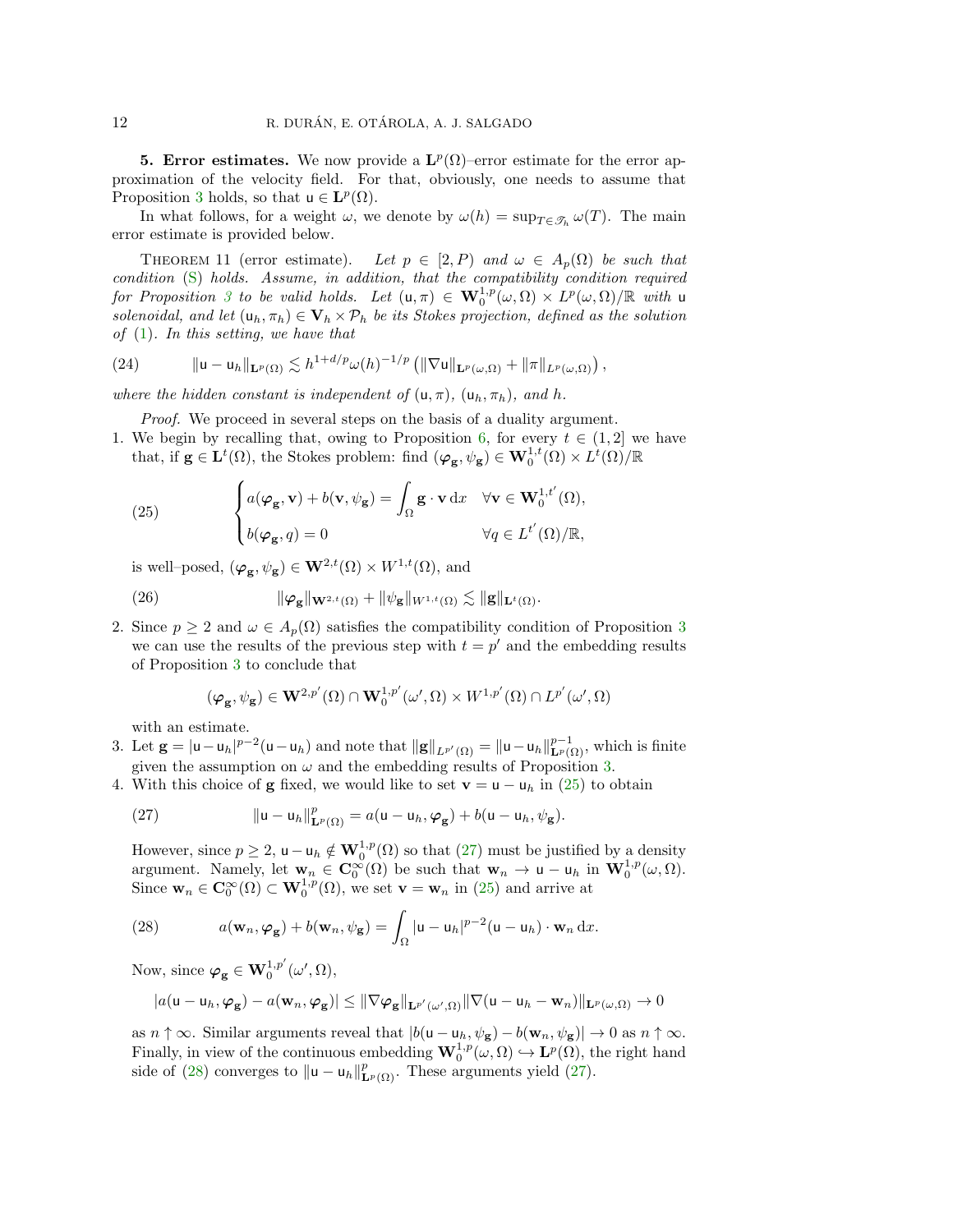5. From [\(27\)](#page-11-2) and [\(1\)](#page-0-2) we have, for an arbitrary pair  $(\mathbf{w}_h, r_h) \in \mathbf{V}_h \times \mathcal{P}_h$ ,

$$
\|\mathbf{u}-\mathbf{u}_h\|_{\mathbf{L}^p(\Omega)}^p=a(\mathbf{u}-\mathbf{u}_h,\boldsymbol{\varphi}_{\mathbf{g}}-\mathbf{w}_h)-b(\mathbf{u}_h,\psi_{\mathbf{g}}-r_h)-b(\mathbf{w}_h,\pi-\pi_h),
$$

where we also used that u is solenoidal. Set now  $\mathbf{w}_h = \boldsymbol{\varphi}_{\mathbf{g},h}$  and  $r_h = \psi_{\mathbf{g},h}$ , i.e., the Stokes projection of  $(\varphi_g, \psi_g)$ . Galerkin orthogonality once again yields

$$
\|\mathbf{u}-\mathbf{u}_h\|_{\mathbf{L}^p(\Omega)}^p=a(\mathbf{u},\boldsymbol{\varphi}_\mathbf{g}-\boldsymbol{\varphi}_{\mathbf{g},h})+b(\boldsymbol{\varphi}_\mathbf{g}-\boldsymbol{\varphi}_{\mathbf{g},h},\pi).
$$

Consequently

$$
\|{\mathsf{u}}-{\mathsf{u}}_h\|_{{\bf L}^p(\Omega)}^p\lesssim \|\nabla (\varphi_{\mathsf{g}}-\varphi_{{\mathsf{g}},h})\|_{{\bf L}^{p'}(\omega',\Omega)}\left(\|\nabla{\mathsf{u}}\|_{{\bf L}^p(\omega,\Omega)}+\|\pi\|_{L^p(\omega,\Omega)}\right).
$$

6. As a final step we must bound the first term on the right hand side of the previous estimate. Notice that, with  $t = p' < 2$ , and  $\rho := \omega'$  what we are trying to estimate is the error in the velocity component of the Stokes projection in  $\mathbf{W}_0^{1,\tilde{t}}(\varrho,\Omega)$ . This means that, since  $t < 2$ , we can apply Corollary [10](#page-10-1) provided condition  $(S)$  holds, that is

$$
\rho' \in A_{t'}(\Omega) \Leftrightarrow (\omega')^{-t'/t} \in A_{p''}(\Omega) \Leftrightarrow (\omega^{-p'/p})^{-p/p'} \in A_p(\Omega) \Leftrightarrow \omega \in A_p(\Omega),
$$

and

$$
\varrho' \in A_1 \Leftrightarrow (\omega')^{-t'/t} \in A_1 \Leftrightarrow (\omega^{-p'/p})^{-p/p'} \in A_1 \Leftrightarrow \omega \in A_1,
$$

which is true by assumption. The best approximation result of Corollary [10,](#page-10-1) the interpolation estimates of Proposition [8,](#page-6-0) and the regularity estimate given in [\(26\)](#page-11-4) then yield

$$
\|\nabla (\varphi_{\mathbf{g}}-\varphi_{{\mathbf{g}},h})\|_{{\bf L}^{p'}(\omega',\Omega)}\lesssim h^{1-d/p'}\omega'(h)^{1/p'}\|{\bf u}-{\bf u}_h\|^{p-1}_{{\bf L}^p(\Omega)}.
$$

Conclude by observing that, since  $\omega \in A_p$ , for we have that

$$
\omega'(T)^{1/p'} \lesssim h^d \omega(T)^{-1/p}, \quad \forall T \in \mathcal{I}_h.
$$

This concludes the proof

5.1. Application: The Stokes problem with delta sources. Let us now, as an application, show how Theorem [11](#page-11-5) can be applied to the case of singular forces descr[i](#page-3-0)bed in item i of section [2.1.](#page-2-1) Assume that  $\mathcal{Z} \subset \Omega$  with  $\#\mathcal{Z} < \infty$ , i.e., it is a finite collection of points. We now define

(29) 
$$
\mathbf{f}_{\mathcal{Z}} = \sum_{z \in \mathcal{Z}} \mathbf{F}_z \delta_z,
$$

with  $\mathbf{F}_z \in \mathbb{R}^d$ . We begin by establishing the suitable functional framework.

<span id="page-12-0"></span>PROPOSITION 12  $(f_{\mathcal{Z}} \in \mathbf{H}^{-1}(\mathsf{d}_{\mathcal{Z}}^{\alpha}, \Omega)).$  Assume that  $\alpha \in (d-2, d)$ , then  $\mathsf{d}_{\mathcal{Z}}^{\alpha} \in$  $A_2(\Omega)$ ,  $d_{\mathcal{Z}}^{-\alpha} \in A_2(\Omega) \cap A_1$ , and  $f_{\mathcal{Z}} \in \mathbf{H}^{-1}(d_{\mathcal{Z}}^{\alpha}, \Omega)$ .

*Proof.* The bounds on  $\alpha$  guarantee that  $d_{\mathcal{Z}}^{\alpha} \in A_2(\Omega)$  and  $d_{\mathcal{Z}}^{-\alpha} \in A_2(\Omega)$ . In addition, since  $d - 2 \geq 0$ , we have that  $d_{\mathcal{Z}}^{-\alpha} \in \widetilde{A_1}$ .

Now, owing to [\[28,](#page-19-11) Remark 21.19], a compactly supported Radon measure  $\nu$ belongs to the dual of  $H_0^1(\omega,\Omega)$  if

$$
\int_\Omega \int_0^r \frac{t^2 \nu(B(x,t))}{\omega(B(x,t))} \frac{{\rm d} t}{t} \, {\rm d} \nu(x) < \infty
$$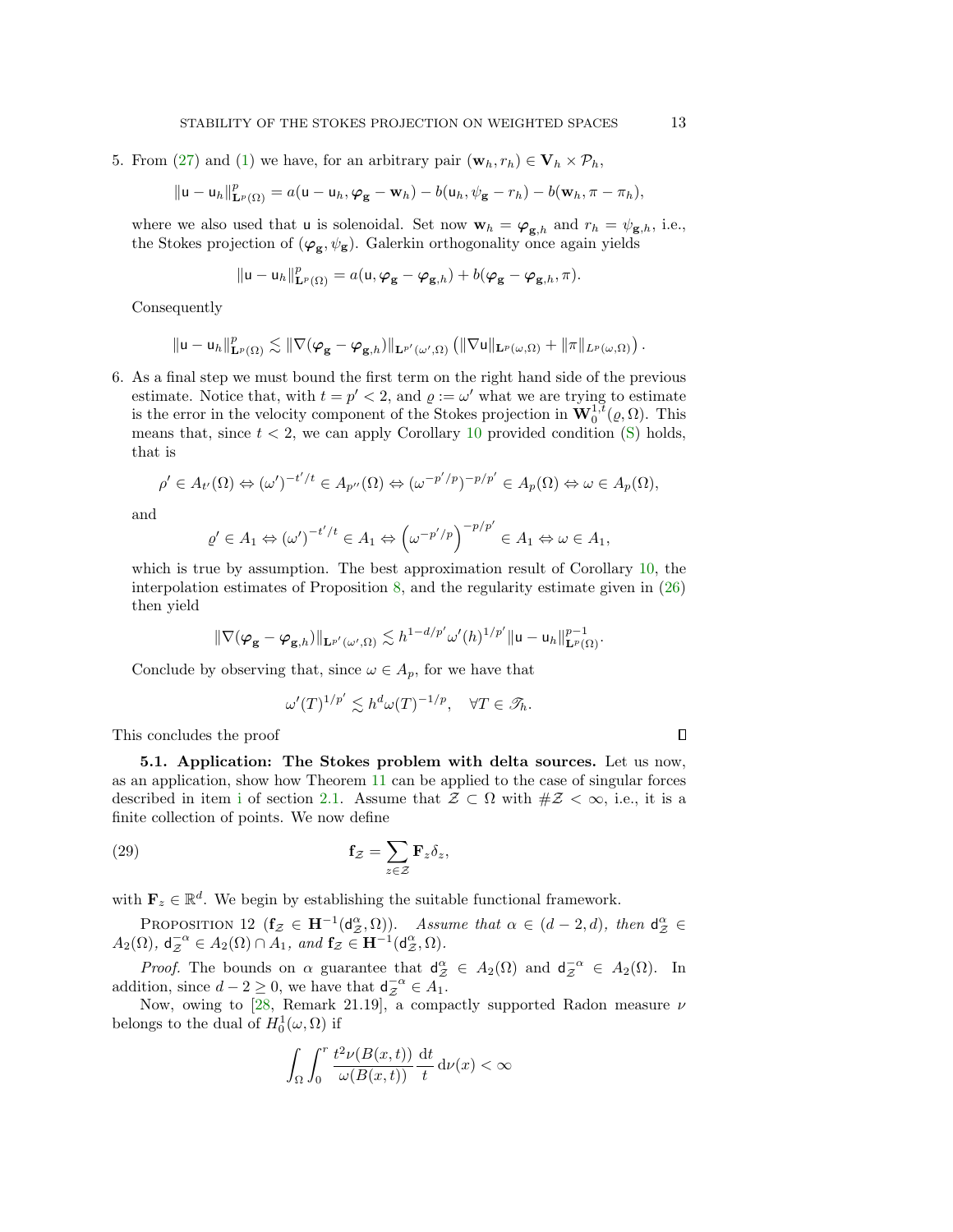for some  $r > 0$ . Setting  $\nu = \sum_{z \in \mathcal{Z}} \delta_z$  and  $\omega = \mathsf{d}_{\mathcal{Z}}^{-\alpha}$  we get

$$
\int_{\Omega} \int_0^r \frac{t^2 \nu(B(x,t))}{\omega(B(x,t))} \frac{\mathrm{d}t}{t} \, \mathrm{d}\nu(x) \lesssim \sum_{z \in \mathcal{Z}} \int_0^r \frac{t}{t^{d-\alpha}} \, \mathrm{d}t,
$$

which is finite provided  $d - 2 < \alpha$ .

The previous result shows that, if  $f = f_z$  in [\(3\)](#page-0-0), then this problem has a unique solution  $(u, \pi) \in H_0^1(d_{\mathcal{Z}}^{\alpha}, \Omega) \times L^2(d_{\mathcal{Z}}^{\alpha}, \Omega)/\mathbb{R}$ . The following result is the missing ingredient to obtain error estimates via Theorem [11.](#page-11-5)

<span id="page-13-1"></span>PROPOSITION 13 (embedding). If  $\alpha \in (d-2, 2)$ , then  $\mathbf{H}_0^1(\mathsf{d}_z^{\alpha}, \Omega) \hookrightarrow \mathbf{L}^2(\Omega)$ .

Proof. We only need to verify the condition of Proposition [3.](#page-4-3) In this case, we have

$$
\frac{r^{2+d}}{R^{2+d}}\frac{\mathrm{d}_z^{\alpha}(B(x,R))}{\mathrm{d}_z^{\alpha}(B(x,r))} \approx \frac{r^{2+d}}{R^{2+d}}\frac{R^{d+\alpha}}{r^{d+\alpha}} = \left(\frac{r}{R}\right)^{2-\alpha}.
$$

The provided bounds on  $\alpha$  guarantee that this ratio is uniformly bounded.

We can now obtain an error estimate. Notice that since  $d_{\mathcal{Z}}^{-\alpha} \in A_2(\Omega) \cap A_1$ , the results of Theorem [9](#page-7-7) and Corollary [10](#page-10-1) apply.

COROLLARY 14 (error estimate). Let  $\alpha \in (d-2, 2)$  and  $(\mathsf{u}, \pi) \in \mathbf{H}_0^1(\mathsf{d}_z^{\alpha}, \Omega) \times$  $L^2(d_{\mathcal{Z}}^{\alpha}, \Omega)/\mathbb{R}$  solve [\(3\)](#page-0-0) with  $\mathbf{f} = \mathbf{f}_{\mathcal{Z}}$ . Let  $(\mathsf{u}_h, \pi_h)$  be the finite element approximation of  $(u, \pi)$ . In the setting of Theorem [11](#page-11-5) we have, for every  $\varepsilon > 0$ ,

$$
\|u-u_h\|_{{\bf L}^2(\Omega)}\lesssim h^{2-d/2-\varepsilon}\left(\|\nabla u\|_{{\bf L}^2(d_{\mathcal{Z}}^{\alpha},\Omega)}+\|\pi\|_{L^2(d_{\mathcal{Z}}^{\alpha},\Omega)}\right),
$$

where the hidden constant does not depend on u,  $\pi$ , nor h, but blows up as  $\varepsilon \downarrow 0$ .

*Proof.* Proposition [12](#page-12-0) guarantees that there is a unique pair  $(u, \pi) \in H_0^1(d_{\mathcal{Z}}^{\alpha}, \Omega) \times$  $L^2(\mathsf{d}_{\mathcal{Z}}^{\alpha},\Omega)/\mathbb{R}$  that solves [\(3\)](#page-0-0). In addition, Proposition [13](#page-13-1) guarantees that  $\mathsf{u} \in \mathbf{L}^2(\Omega)$ . The rest is just an application of Theorem [11.](#page-11-5) In this case, we have that

$$
h^{1+d/2}\omega(h)^{-1/2} = h^{1+d/2}h^{-d/2-\alpha/2} = h^{1-\alpha/2}
$$

and

$$
\alpha \in (d-2,2) \implies 1 - \frac{\alpha}{2} \in \left(0,2 - \frac{d}{2}\right).
$$

The blowup of the constants is due to the fact that in the limiting case the embedding  $\mathbf{H}_{0}^{1}(\mathsf{d}_{z}^{\alpha},\Omega) \hookrightarrow \mathbf{L}^{2}(\Omega)$  does no longer hold.  $\Box$ 

We conclude by commenting that via similar techniques we can consider the cases described in items [ii](#page-3-3) and [iii](#page-3-1) of section [2.1.](#page-2-1)

<span id="page-13-0"></span>6. Examples of suitable pairs. To conclude our analyisis, we study some pairs that satisfy assumptions  $(13)$ ,  $(20)$  so that the theory we have presented above applies.

We begin with a continuous weighted inf–sup condition that immediately follows from the existence of a right inverse of the divergence.

LEMMA 15 (continuous weighted inf–sup). Let  $p \in (1,\infty)$  and  $\omega \in A_p$ . For all  $q \in L^{p'}(\omega', \Omega)/\mathbb{R}$  we have that

<span id="page-13-2"></span>(30) 
$$
\|q\|_{L^{p'}(\omega',\Omega)} \lesssim \sup_{\mathbf{v}\in\mathbf{W}_0^{1,p}(\omega,\Omega)} \frac{b(\mathbf{v},q)}{\|\nabla \mathbf{v}\|_{\mathbf{L}^p(\omega,\Omega)}},
$$

where the hidden constant depends only on  $\Omega$  and  $[\omega]_{A_p}$ , but not on q.

 $\Box$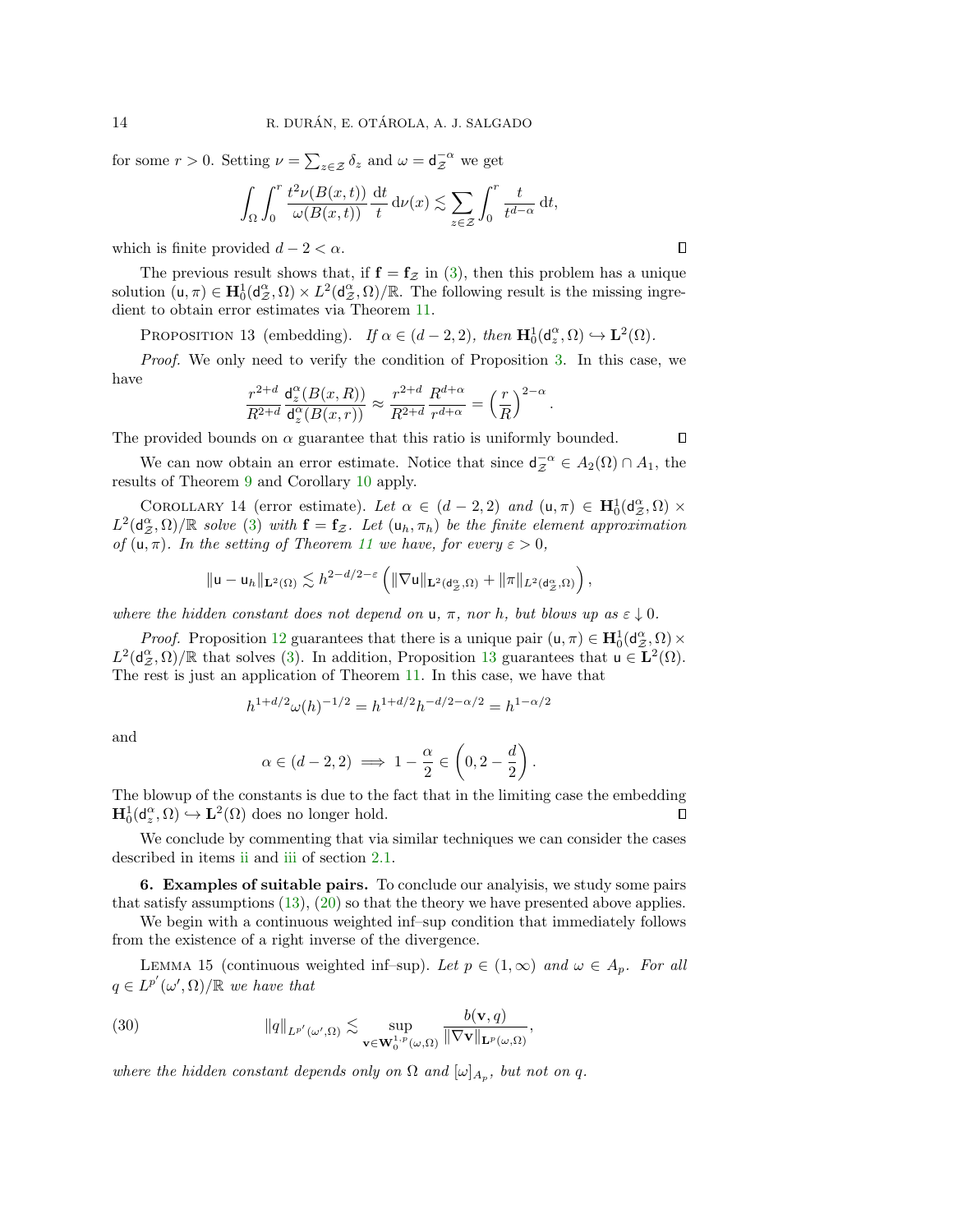*Proof.* Let  $q \in L^{p'}(\omega', \Omega)/\mathbb{R}$  and we define  $\tilde{r} = \omega' |q|^{p'/p}$  sign(q). Notice that

$$
\|\tilde{r}\|_{L^p(\omega,\Omega)}^p = \int_{\Omega} \omega |\tilde{r}|^p dx = \int_{\Omega} \omega^{1-p'} |q|^{p'} dx = ||q||_{L^{p'}(\omega',\Omega)}^{p'},
$$

so that  $\tilde{r} \in L^p(\omega, \Omega)$  and, since  $\Omega$  is bounded  $\tilde{r} \in L^1(\Omega)$ . Consequently, we can set  $r = \tilde{r} - f_{\Omega} \tilde{r} dx$  and we conclude that  $r \in L^p(\omega, \Omega)/\mathbb{R}$  with

$$
||r||_{L^p(\omega,\Omega)} \lesssim ||q||_{L^{p'}(\omega',\Omega)}^{p'-1}.
$$

Our final initial observation is that, since  $q$  has zero mean,

$$
\int_{\Omega} qr \, dx = \int_{\Omega} q \tilde{r} \, dx = \int_{\Omega} |q|^{p'} \omega' \, dx = ||q||_{L^{p'}(\omega', \Omega)}^{p'}.
$$

Recall now that there is  $\mathbf{w} \in \mathbf{W}_0^{1,p}(\omega,\Omega)$  such that

$$
\operatorname{div} \mathbf{w} = r, \qquad \|\nabla \mathbf{w}\|_{\mathbf{L}^p(\omega,\Omega)} \lesssim \|r\|_{L^p(\omega,\Omega)},
$$

where the constant in the estimate is independent of  $r$ ; see [\[16,](#page-18-21) Theorem 3.1], [\[37,](#page-19-12) Theorem 1], [\[11,](#page-18-22) Theorem 5.2], or [\[1,](#page-17-1) Theorem 2.8] for a proof. As a consequence, we have

$$
\sup_{\mathbf{v}\in\mathbf{W}_{0}^{1,p}(\omega,\Omega)}\frac{b(\mathbf{v},q)}{\|\nabla\mathbf{v}\|_{\mathbf{L}^{p}(\omega,\Omega)}}\geq\frac{b(\mathbf{w},q)}{\|\nabla\mathbf{w}\|_{\mathbf{L}^{p}(\omega,\Omega)}}=\frac{\|q\|_{L^{p'}(\omega',\Omega)}^{p'}}{\|\nabla\mathbf{w}\|_{\mathbf{L}^{p}(\omega,\Omega)}}}{\|\nabla\mathbf{w}\|_{L^{p}(\omega,\Omega)}}\geq\frac{\|q\|_{L^{p'}(\omega',\Omega)}^{p'}}{\|r\|_{L^{p}(\omega,\Omega)}}\gtrsim\|q\|_{L^{p'}(\omega',\Omega)}.
$$

As we intended to show.

<span id="page-14-2"></span>6.1. The mini element. This pair is considered in [\[3\]](#page-17-2), [\[19,](#page-18-15) Section 4.2.4] for the unweighted case and it is defined by:

<span id="page-14-0"></span>(31) 
$$
\mathbf{V}_h = \left\{ \mathbf{v}_h \in \mathbf{C}(\bar{\Omega}) : \ \forall T \in \mathscr{T}_h, \mathbf{v}_h |_T \in [\mathbb{P}_1(T) \oplus \mathbb{B}(T)]^d \right\} \cap \mathbf{H}_0^1(\Omega),
$$

<span id="page-14-1"></span>(32) 
$$
\mathcal{P}_h = \left\{ q_h \in L^2(\Omega)/\mathbb{R} \cap C(\overline{\Omega}) : \ \forall T \in \mathcal{F}_h, q_h | T \in \mathbb{P}_1(T) \right\},
$$

where  $\mathbb{B}(T)$  denotes the space spanned by local bubble functions.

We must immediately note that, for  $d \in \{2,3\}$ , assumption [\(20\)](#page-7-2) is proved in [\[24,](#page-18-5) Theorem 12] and [\[25,](#page-18-4) Theorem 8.1]. Thus, we focus on the weighted LBB condition [\(13\)](#page-5-1). This will be obtained with the aid of the, auxiliary, continuous inf–sup condition [\(30\)](#page-13-2).

THEOREM 16 (discrete inf–sup condition). Let  $p \in (1,\infty)$  and  $\omega \in A_p$ . If  $\mathbf{V}_h$ and  $\mathcal{P}_h$  are defined by [\(31\)](#page-14-0) and [\(32\)](#page-14-1), respectively, then we have that

(33) 
$$
\beta \|q_h\|_{L^{p'}(\omega',\Omega)} \leq \sup_{\mathbf{v}_h \in \mathbf{V}_h} \frac{b(\mathbf{v}_h,q_h)}{\|\nabla \mathbf{v}_h\|_{\mathbf{L}^p(\omega,\Omega)}} \quad \forall q_h \in \mathcal{P}_h,
$$

where the hidden constant is independent of  $\mathcal{T}_h$ .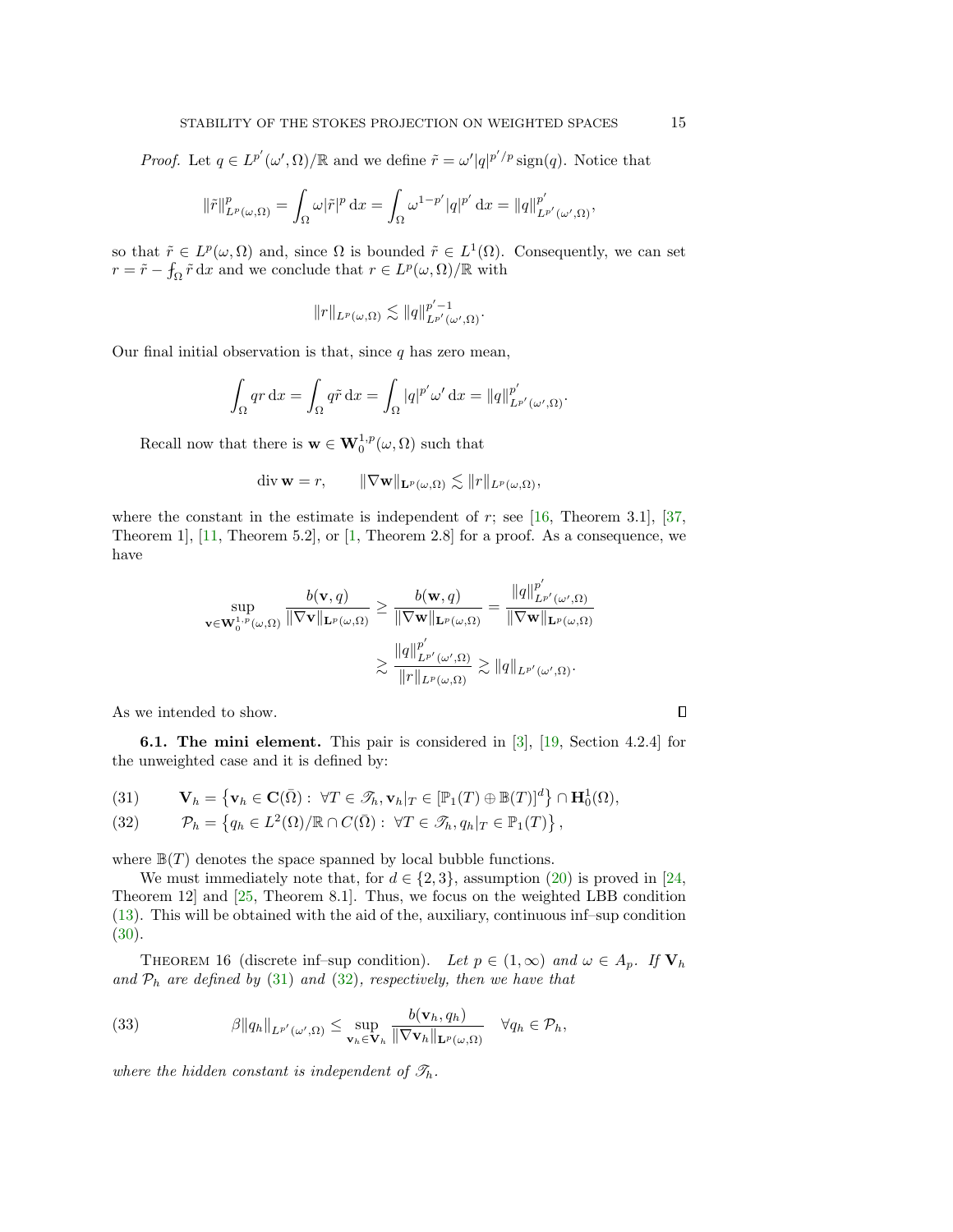Proof. Our argument will be based on [\(30\)](#page-13-2) and the construction of a so–called Fortin operator [\[19,](#page-18-15) Lemma 4.19]. Given  $\mathbf{v} \in \mathbf{W}_0^{1,p}(\omega,\Omega)$ , we will construct  $\mathcal{F}_h \mathbf{v} \in \mathbf{V}_h$ such that

(34) 
$$
b(\mathbf{v}, q_h) = b(\mathcal{F}_h \mathbf{v}, q_h) \quad \forall q_h \in \mathcal{P}_h, \quad \|\nabla \mathcal{F}_h \mathbf{v}\|_{\mathbf{L}^p(\omega,\Omega)} \lesssim \|\nabla \mathbf{v}\|_{\mathbf{L}^p(\omega,\Omega)},
$$

with a hidden constant independent of  $h$ . To accomplish this task, we first notice that, if  $q_h \in \mathcal{P}_h$  then, for all  $T \in \mathcal{I}_h$ ,  $\nabla q_{h|T} \in \mathbb{R}^d$ . Consequently, an integration by parts argument reveals that  $\mathcal{F}_h$ **v** must be such that

(35) 
$$
\int_T \mathbf{v} \, dx = \int_T \mathcal{F}_h \mathbf{v} \, dx \quad \forall T \in \mathscr{T}_h.
$$

Let  $\Pi_h$  denote the quasi-interpolation operator introduced in Section [3.2.](#page-5-3) We define

<span id="page-15-0"></span>
$$
\mathcal{F}_h \mathbf{v} = \Pi_h \mathbf{v} + \sum_{T \in \mathcal{F}_h} \sum_{i=1}^d \gamma_T^i \mathbf{e}_i b_T.
$$

Here,  $\{\mathbf{e}_1,\cdots,\mathbf{e}_d\}$  denotes the canonical basis of  $\mathbb{R}^d$ ,  $\gamma_T^i \in \mathbb{R}$ ;  $i \in \{1,\ldots,d\}$ , and  $b_T$  is the bubble function associated with T. We thus have that the discrete function  $\mathcal{F}_h \mathbf{v}$ satisfies [\(35\)](#page-15-0) if

$$
\gamma_T^i = \frac{\int_T (\mathbf{v} - \Pi_h \mathbf{v}) \, dx}{\int_T b_T \, dx}, \quad i \in \{1, \cdots, d\}, \quad T \in \mathcal{T}_h.
$$

It thus remains to prove the stability bound  $\|\nabla \mathcal{F}_h \mathbf{v}\|_{\mathbf{L}^p(\omega,\Omega)} \lesssim \|\nabla \mathbf{v}\|_{\mathbf{L}^p(\omega,\Omega)}$ . Write

$$
\|\nabla \mathcal{F}_h \mathbf{v}\|_{\mathbf{L}^p(\omega,\Omega)} \le \|\nabla \Pi_h \mathbf{v}\|_{\mathbf{L}^p(\omega,\Omega)} + \left\|\nabla \left(\sum_{T \in \mathcal{I}_h} \sum_{i=1}^d \gamma_T^i \mathbf{e}_i b_T\right)\right\|_{\mathbf{L}^p(\omega,\Omega)} = \mathbf{I} + \mathbf{II},
$$

and notice that the local stability estimate [\(14\)](#page-6-1) and the finite overlapping property of stars yield

$$
I = \|\nabla \Pi_h \mathbf{v}\|_{\mathbf{L}^p(\omega,\Omega)} \lesssim \|\nabla \mathbf{v}\|_{\mathbf{L}^p(\omega,\Omega)}.
$$

To bound II we use the interpolation estimate [\(15\)](#page-6-2) and properties of the bubble function to obtain

$$
\begin{aligned} |\gamma^i_T| \lesssim |T|^{-1} h_T \| \nabla \mathbf{v} \|_{\mathbf{L}^p(\omega, \mathcal{S}_T)} \left( \int_T \omega' \, \mathrm{d} x \right)^{\frac{1}{p'}} \\ \lesssim h_T^{1-d+d/p'} \| \nabla \mathbf{v} \|_{\mathbf{L}^p(\omega, \mathcal{S}_T)} \left( \oint_T \omega' \, \mathrm{d} x \right)^{\frac{1}{p'}}. \end{aligned}
$$

Consequently,

$$
\begin{split} & \text{II} \lesssim \sum_{T \in \mathscr{T}_h} \sum_{i=1}^d |\gamma_T^i| \|\nabla b_T\|_{\mathbf{L}^p(\omega,T)} \\ & \lesssim \sum_{T \in \mathscr{T}_h} h_T^{1-d+d/p'} \|\nabla \mathbf{v}\|_{\mathbf{L}^p(\omega,\mathcal{S}_T)} \left( \operatorname{\int}_{T} \omega' \, \mathrm{d} x \right)^{\frac{1}{p'}} h_T^{\frac{d}{p}-1} \left( \operatorname{\int}_{T} \omega \, \mathrm{d} x \right)^{\frac{1}{p}}. \end{split}
$$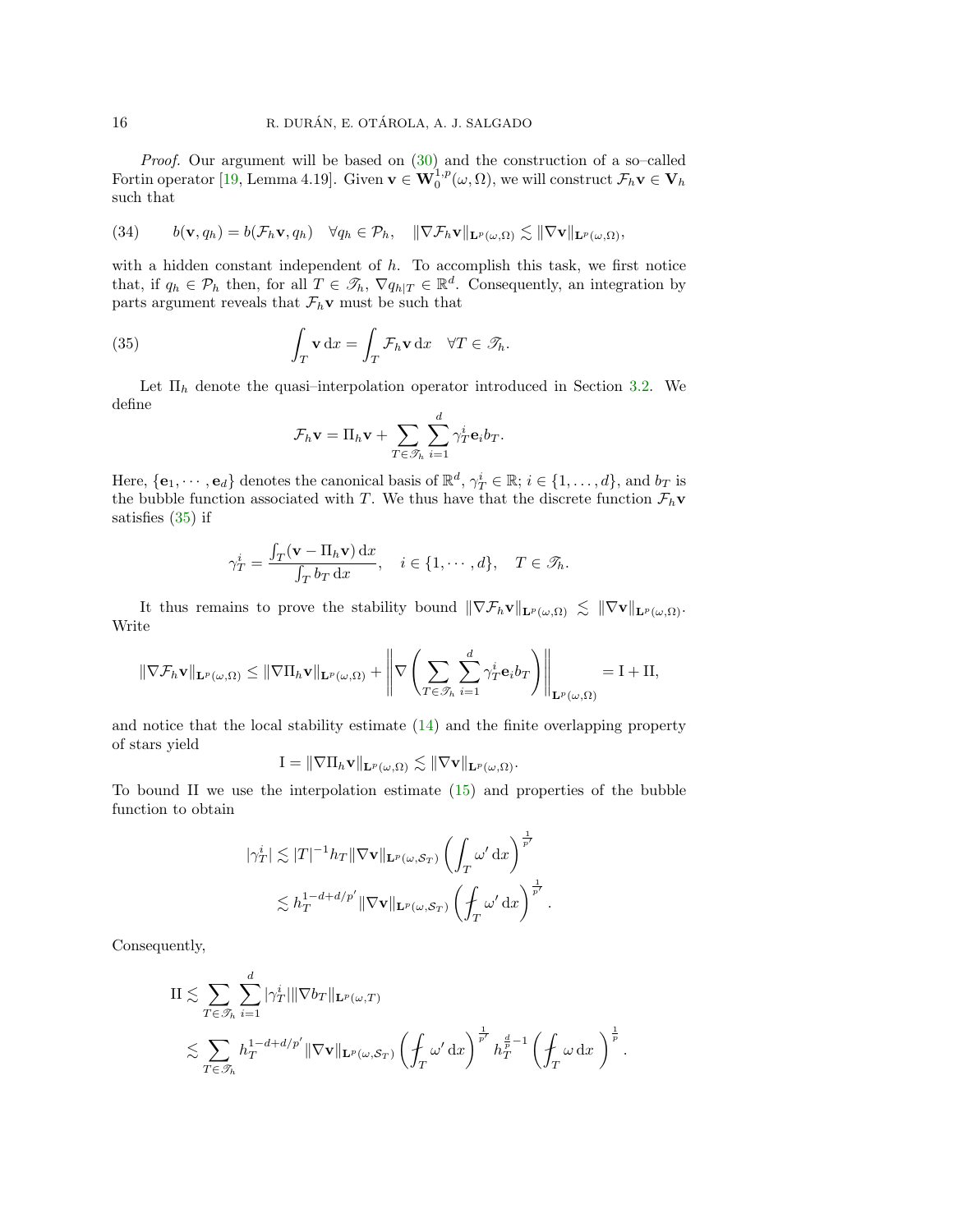Since  $(1 - d + d/p') + d/p - 1 = 0$  shape regularity allows us to conclude that

$$
\mathrm{II} \lesssim \sum_{T \in \mathscr{T}_h} \|\nabla \mathbf{v}\|_{\mathbf{L}^p(\omega, \mathcal{S}_T)} \left[ \left( \int_T \omega \, dx \right) \left( \int_T \omega' dx \right)^{p-1} \right]^{\frac{1}{p}} \lesssim [\omega]_{A_p}^{\frac{1}{p}} \|\nabla \mathbf{v}\|_{\mathbf{L}^p(\omega, \Omega)},
$$

where we have used [\(5\)](#page-2-2) and the finite overlapping property of stars. The collection of the derived estimates for I and II yield

$$
\|\nabla \mathcal{F}_h \mathbf{v}\|_{\mathbf{L}^p(\omega,\Omega)} \lesssim (1+ [\omega]_{A_p}^{\frac{1}{p}}) \|\nabla \mathbf{v}\|_{\mathbf{L}^p(\omega,\Omega)}.
$$

The Fortin operator is thus constructed and this concludes the proof.

6.2. The Taylor Hood pair. The lowest order Taylor Hood element [\[29\]](#page-19-13), [\[42\]](#page-19-14), [\[19,](#page-18-15) Section 4.2.5] is defined by

<span id="page-16-0"></span>(36) 
$$
\mathbf{V}_h = \left\{ \mathbf{v}_h \in \mathbf{C}(\bar{\Omega}) : \ \forall T \in \mathscr{T}_h, \mathbf{v}_h|_T \in \mathbb{P}_2(T)^d \right\} \cap \mathbf{H}_0^1(\Omega),
$$

<span id="page-16-1"></span>(37) 
$$
\mathcal{P}_h = \left\{ q_h \in L^2(\Omega)/\mathbb{R} \cap C(\bar{\Omega}) : \ \forall T \in \mathcal{F}_h, q_h | T \in \mathbb{P}_1(T) \right\}.
$$

In two dimensions, estimate  $(20)$  for this pair is also obtained in [\[24,](#page-18-5) Theorem 12] and [\[25,](#page-18-4) Theorem 8.1]. In three dimensions, these references only show this result for certain classes of meshes. As a consequence, we will focus on [\(13\)](#page-5-1). Notice that, as in the unweighted case, the technique of proof must differ from that used in section [6.1.](#page-14-2) We will follow the ideas of  $[41, Section 3]$ ; see also  $[19, Section 4.2.5]$ .

We begin with a preparatory step.

<span id="page-16-2"></span>LEMMA 17 (perturbation). Let  $p \in (1,\infty)$  and  $\omega \in A_p$ . Assume that all  $\{\mathcal{T}_h\}_{h>0}$ are such that every  $T \in \mathcal{T}_h$  has at least d edges in  $\Omega$ , and that  $\mathbf{V}_h$  and  $\mathcal{P}_h$  are defined as in [\(36\)](#page-16-0) and [\(37\)](#page-16-1), respectively. Then we have that

$$
h \|\nabla q_h\|_{L^{p'}(\omega',\Omega)} \lesssim \sup_{\mathbf{v}_h \in \mathbf{V}_h} \frac{b(\mathbf{v}_h,q_h)}{\|\nabla \mathbf{v}_h\|_{\mathbf{L}^p(\omega,\Omega)}} \quad \forall q_h \in \mathcal{P}_h,
$$

where the hidden constant does not depend on h.

*Proof.* We denote by  $\mathscr{E}_h$ ,  $\mathscr{V}_h$ , and  $\mathscr{M}_h$  be the sets of interior edges, interior vertices, and interior edge midpoints, respectively, of  $\mathscr{T}_h$ . Let  $e \in \mathscr{E}_h$  and we set  $\tau_e$  to be a unit vector in the direction of **e**. Notice that there is a bijection between  $\mathscr{E}_h$  and  $\mathscr{M}_h$ .

For  $q_h \in \mathcal{P}_h$  we define  $\mathbf{w}_h \in \mathbf{V}_h$  as

$$
\mathbf{w}_h(\mathbf{v})=0, \quad \forall \mathbf{v} \in \mathscr{V}_h,
$$

and

$$
\mathbf{w}_h(\mathbf{m}) = -|\mathbf{e}|^{p'} \boldsymbol{\tau}_\mathbf{e} \operatorname{sign}(\partial_{\boldsymbol{\tau}_\mathbf{e}} q_h) |\partial_{\boldsymbol{\tau}_\mathbf{e}} q_h|^{p'-1} \frac{\omega'(T)}{|T|}, \quad \forall \mathbf{m} \in \mathscr{M}_h.
$$

Let  $\{\phi_{\mathbf{n}}\}_{\mathbf{n}\in\mathscr{M}_h}\cup\{\phi_{\mathbf{v}}\}_{\mathbf{v}\in\mathscr{V}_h}$  be the Lagrange nodal basis for piecewise quadratics over  $\mathcal{T}_h$ . Upon expanding  $\mathbf{w}_h$  on this basis we realize that

$$
\begin{split} \|\nabla \mathbf{w}_{h}\|_{\mathbf{L}^{p}(\omega,\Omega)}^{p} &= \sum_{T\in\mathscr{T}_{h}}\int_{T}\omega\left|\sum_{\mathbf{m}\in\mathscr{M}_{h}:\mathbf{m}\in T}\mathbf{w}_{h}(\mathbf{m})\nabla\phi_{\mathbf{m}}\right|^{p}\mathrm{d}x\\ &\lesssim h^{p'}\sum_{T\in\mathscr{T}_{h}}\frac{\omega(T)\left[\omega'(T)\right]^{p}}{|T|^{p}}\sum_{\mathbf{m}\in\mathscr{M}_{h}:\mathbf{m}\in T}|\partial_{\boldsymbol{\tau}_{e}}q_{h}|^{p'}\\ &\lesssim h^{p'}[\omega]_{A_{p}}\sum_{T\in\mathscr{T}_{h}}\omega'(T)|\nabla q_{h}|^{p'}\lesssim h^{p'}\|\nabla q_{h}\|^{p'}_{\mathbf{L}^{p'}(\omega',\Omega)}. \end{split}
$$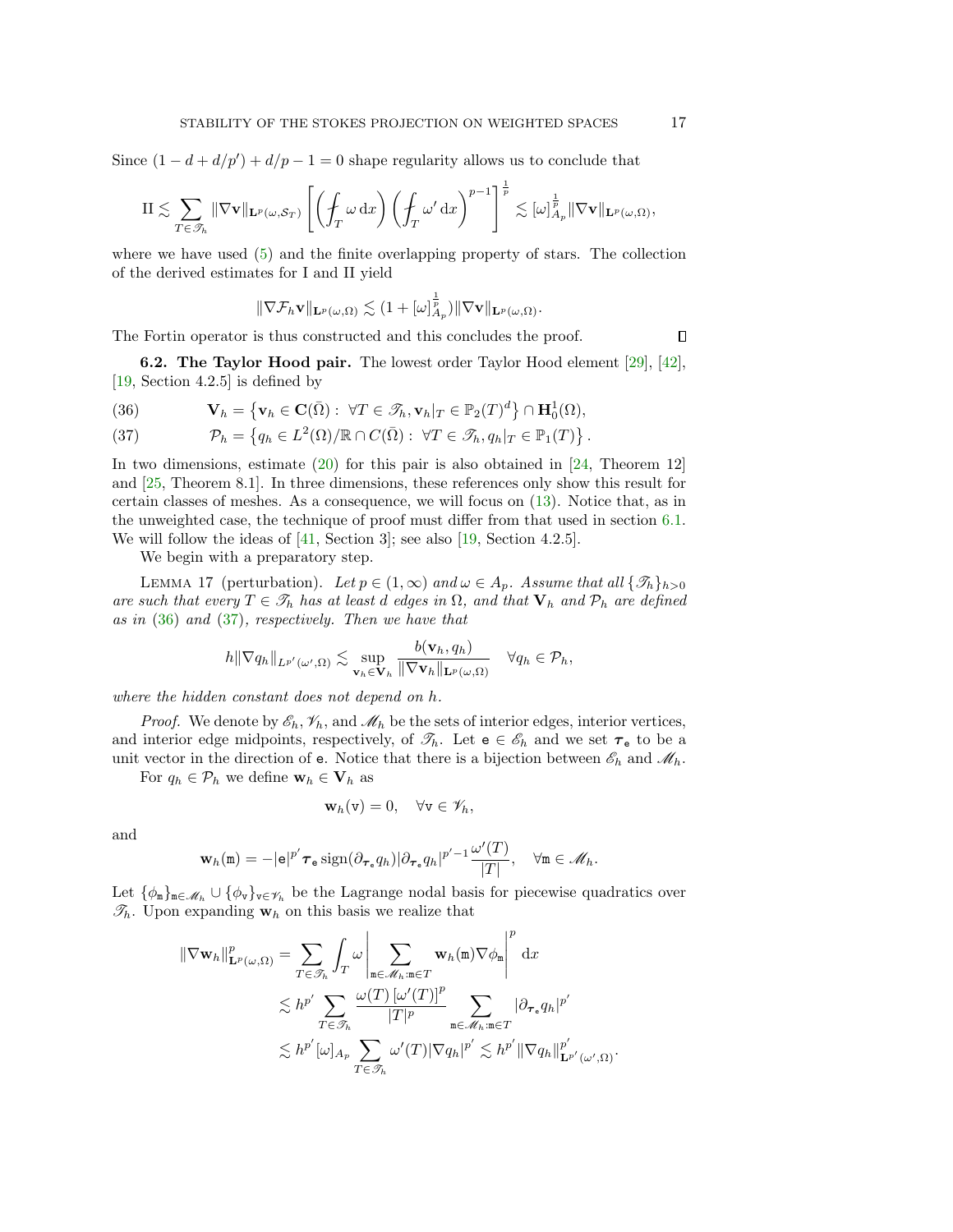Recall now (see [\[19,](#page-18-15) Tables 8.2 and 8.3]) that for  $d \in \{2,3\}$  there is a quadrature formula on the unit simplex which is exact for quadratics, it is supported on the vertices and edge midpoints of the simplex, and has positive weights on the midpoints. Let  $\{\varrho_{\mathbf{m}}\}$  be the weights of this formula, then we have that

$$
b(\mathbf{w}_h, q_h) = -\sum_{T \in \mathcal{T}_h} \nabla q_h \cdot \int_T \mathbf{w}_h \, dx
$$
  
\n
$$
= \sum_{T \in \mathcal{T}_h} \omega'(T) \nabla q_h \cdot \sum_{\mathbf{n} \in \mathcal{M}_h : \mathbf{m} \in T} \varrho_m \tau_e |e|^{p'} \operatorname{sign}(\partial_{\tau_e} q_h) |\partial_{\tau_e} q_h|^{p'-1}
$$
  
\n
$$
\gtrsim h^{p'} \sum_{T \in \mathcal{T}_h} \omega'(T) \sum_{\mathbf{e} \in \mathcal{E}_h : \mathbf{e} \subset T} |\partial_{\tau_e} q_h|^{p'} \gtrsim h^{p'} \sum_{T \in \mathcal{F}_h} \omega'(T) |\nabla q_h|^{p'},
$$

where, in the last step, we used that the mesh assumption implies that for any element T the collection  $\{\tau_{e}\}_{e \in \mathscr{E}_{h}: e \subset T}$  spans  $\mathbb{R}^{d}$ . Conclude by recalling that  $\nabla q_{h}$  is constant over T.  $\Box$ 

With this result at hand we now prove  $(13)$  for the Taylor Hood pair.

THEOREM 18 (discrete inf–sup condition). In the setting of Lemma [17,](#page-16-2) we have

(38) 
$$
\|q_h\|_{L^{p'}(\omega',\Omega)} \lesssim \sup_{\mathbf{v}_h\in\mathbf{V}_h} \frac{b(\mathbf{v}_h,q_h)}{\|\nabla \mathbf{v}_h\|_{\mathbf{L}^p(\omega,\Omega)}} \quad \forall q_h \in \mathcal{P}_h,
$$

where the hidden constant is independent of h.

*Proof.* Given  $q_h \in \mathcal{P}_h \subset L^{p'}(\omega', \Omega)/\mathbb{R}$ , let  $\mathbf{w}_{q_h} \in \mathbf{W}_0^{1,p}(\omega, \Omega)$  be the function constructed in the course of the proof of [\(30\)](#page-13-2) and  $\Pi_h$  the interpolant, onto  $V_h$ , described in Section [3.2.](#page-5-3) The properties of  $\Pi_h$  and arguing as in the proof of [\(30\)](#page-13-2) show that

$$
\sup_{\mathbf{v}_h \in \mathbf{V}_h} \frac{b(\mathbf{v}_h, q_h)}{\|\nabla \mathbf{v}_h\|_{\mathbf{L}^p(\omega,\Omega)}} \ge \frac{b(\Pi_h \mathbf{w}_{q_h}, q_h)}{\|\nabla \Pi_h \mathbf{w}_{q_h}\|_{\mathbf{L}^p(\omega,\Omega)}} \n\ge \|q_h\|_{L^{p'}(\omega',\Omega)} + \frac{b(\Pi_h \mathbf{w}_{q_h} - \mathbf{w}_{q_h}, q_h)}{\|\nabla \mathbf{w}_{q_h}\|_{\mathbf{L}^p(\omega,\Omega)}}.
$$

Integration by parts, and the properties of  $\Pi_h$  show that

$$
\frac{b(\Pi_h \mathbf{w}_{q_h} - \mathbf{w}_{q_h}, q_h)}{\|\nabla \mathbf{w}_{q_h}\|_{\mathbf{L}^p(\omega,\Omega)}} \ge -\frac{\|\nabla q_h\|_{L^{p'}(\omega',\Omega)}\|\mathbf{w}_{q_h} - \Pi_h \mathbf{w}_{q_h}\|_{\mathbf{L}^p(\omega,\Omega)}}{\|\nabla \mathbf{w}_{q_h}\|_{\mathbf{L}^p(\omega,\Omega)}} \\\ge -h \|\nabla q_h\|_{L^{p'}(\omega',\Omega)}.
$$

Lemma [17](#page-16-2) allows us to conclude.

## **REFERENCES**

- <span id="page-17-1"></span>[1] G. ACOSTA AND R. G. DURÁN, *Divergence operator and related inequalities*, SpringerBriefs in Mathematics, Springer, New York, 2017, [http://dx.doi.org/10.1007/978-1-4939-6985-2,](http://dx.doi.org/10.1007/978-1-4939-6985-2) [https://doi.org/10.1007/978-1-4939-6985-2.](https://doi.org/10.1007/978-1-4939-6985-2)
- <span id="page-17-0"></span>[2] H. AIMAR, M. CARENA, R. DURÁN, AND M. TOSCHI, Powers of distances to lower dimensional sets as Muckenhoupt weights, Acta Math. Hungar., 143 (2014), pp. 119–137, [http://dx.](http://dx.doi.org/10.1007/s10474-014-0389-1) [doi.org/10.1007/s10474-014-0389-1.](http://dx.doi.org/10.1007/s10474-014-0389-1)
- <span id="page-17-2"></span>[3] D. N. ARNOLD, F. BREZZI, AND M. FORTIN, A stable finite element for the Stokes equations, Calcolo, 21 (1984), pp. 337–344 (1985), [https://doi.org/10.1007/BF02576171.](https://doi.org/10.1007/BF02576171)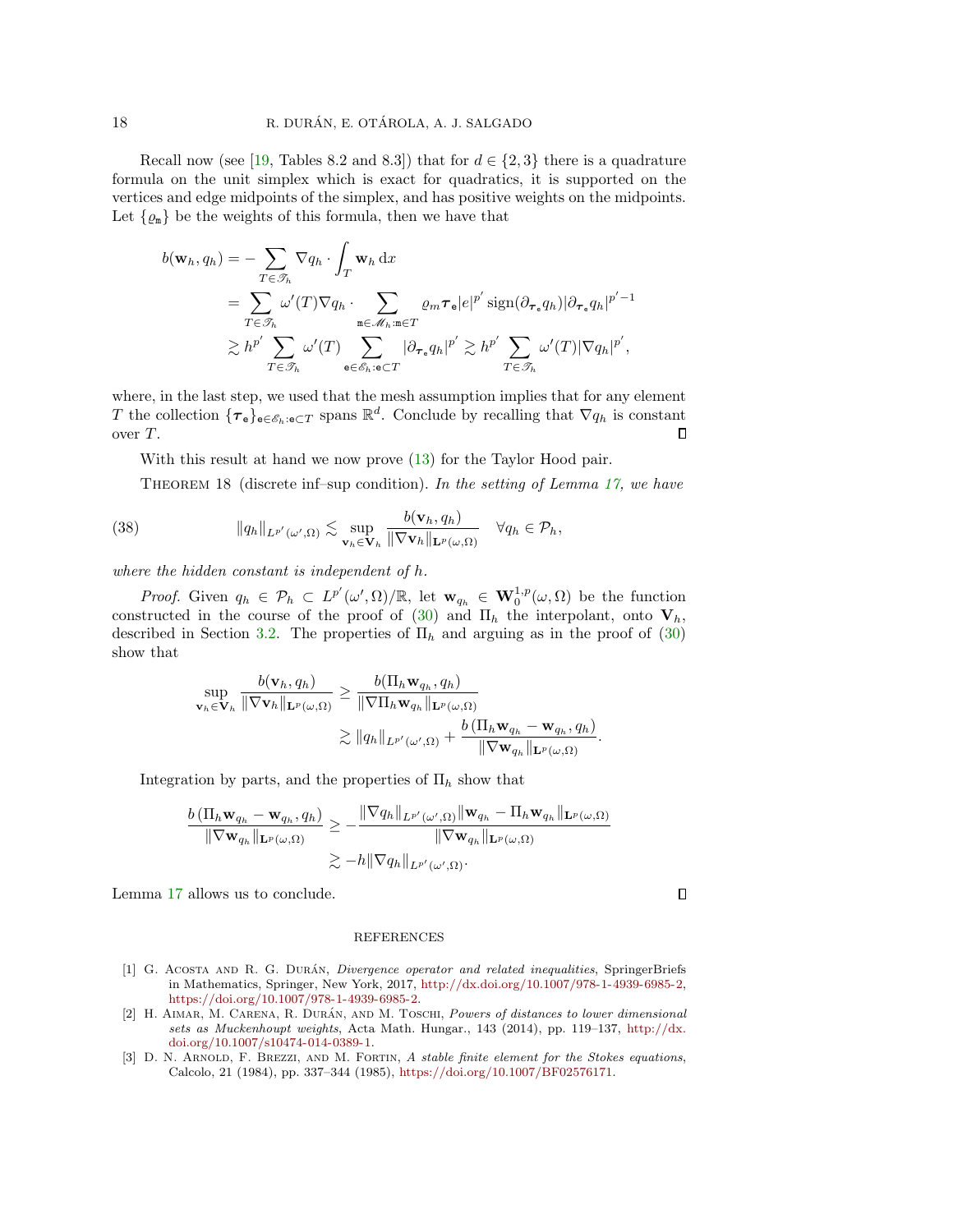- <span id="page-18-14"></span>[4] C. BERNARDI, C. CANUTO, AND Y. MADAY, *Generalized inf-sup conditions for Chebyshev spec*tral approximation of the Stokes problem, SIAM J. Numer. Anal., 25 (1988), pp. 1237–1271, [http://dx.doi.org/10.1137/0725070.](http://dx.doi.org/10.1137/0725070)
- <span id="page-18-20"></span>[5] S. C. BRENNER AND L. R. SCOTT, The mathematical theory of finite element methods, vol. 15 of Texts in Applied Mathematics, Springer, New York, third ed., 2008, [http://dx.doi.org/](http://dx.doi.org/10.1007/978-0-387-75934-0) [10.1007/978-0-387-75934-0.](http://dx.doi.org/10.1007/978-0-387-75934-0)
- <span id="page-18-6"></span>[6] M. BULÍČEK, J. BURCZAK, AND S. SCHWARZACHER, A unified theory for some non-Newtonian fluids under singular forcing, SIAM J. Math. Anal., 48 (2016), pp. 4241–4267, [https:](https://doi.org/10.1137/16M1073881) [//doi.org/10.1137/16M1073881.](https://doi.org/10.1137/16M1073881)
- <span id="page-18-11"></span>[7] S. CHANILLO AND R. L. WHEEDEN, Weighted Poincaré and Sobolev inequalities and estimates for weighted Peano maximal functions, Amer. J. Math., 107 (1985), pp. 1191–1226, [http:](http://dx.doi.org/10.2307/2374351) [//dx.doi.org/10.2307/2374351.](http://dx.doi.org/10.2307/2374351)
- <span id="page-18-3"></span>[8] H. Chen, Pointwise error estimates for finite element solutions of the Stokes problem, SIAM J. Numer. Anal., 44 (2006), pp. 1–28, [http://dx.doi.org/10.1137/S0036142903438100.](http://dx.doi.org/10.1137/S0036142903438100)
- <span id="page-18-16"></span>[9] P. G. CIARLET, The finite element method for elliptic problems, SIAM, Philadelphia, PA, 2002, [http://dx.doi.org/10.1137/1.9780898719208.](http://dx.doi.org/10.1137/1.9780898719208)
- <span id="page-18-18"></span>[10] P. CLÉMENT, Approximation by finite element functions using local regularization, Rev. Française Automat. Informat. Recherche Opérationnelle Sér., 9 (1975), pp. 77-84.
- <span id="page-18-22"></span>[11] L. DIENING, M. RŮŽIČKA, AND K. SCHUMACHER, A decomposition technique for John domains, Ann. Acad. Sci. Fenn. Math., 35 (2010), pp. 87–114, [http://dx.doi.org/10.5186/aasfm.](http://dx.doi.org/10.5186/aasfm.2010.3506) [2010.3506,](http://dx.doi.org/10.5186/aasfm.2010.3506) [https://doi.org/10.5186/aasfm.2010.3506.](https://doi.org/10.5186/aasfm.2010.3506)
- <span id="page-18-8"></span>[12] J. Duoandikoetxea, Fourier analysis, vol. 29 of Graduate Studies in Mathematics, American Mathematical Society, Providence, RI, 2001. Translated and revised from the 1995 Spanish original by David Cruz-Uribe.
- <span id="page-18-0"></span>[13] R. DURÁN, R. H. NOCHETTO, AND J. P. WANG, Sharp maximum norm error estimates for finite element approximations of the Stokes problem in 2-D, Math. Comp., 51 (1988), pp. 491–506, [http://dx.doi.org/10.2307/2008760.](http://dx.doi.org/10.2307/2008760)
- <span id="page-18-7"></span>[14] R. G. DURÁN, I. DRELICHMAN, AND I. OJEA, A weighted setting for the the numerical approximation of the Poisson problem with singular sources, (2018). ArXiv: arXiv:1809.03529.
- <span id="page-18-19"></span>[15] R. G. DURÁN AND A. L. LOMBARDI, Error estimates on anisotropic  $Q_1$  elements for functions in weighted Sobolev spaces, Math. Comp., 74 (2005), pp. 1679–1706, [https://doi.org/10.](https://doi.org/10.1090/S0025-5718-05-01732-1) [1090/S0025-5718-05-01732-1.](https://doi.org/10.1090/S0025-5718-05-01732-1)
- <span id="page-18-21"></span>[16] R. G. DURÁN AND F. LÓPEZ GARCÍA, Solutions of the divergence and Korn inequalities on domains with an external cusp, Ann. Acad. Sci. Fenn. Math., 35 (2010), pp. 421–438, [http://dx.doi.org/10.5186/aasfm.2010.3527.](http://dx.doi.org/10.5186/aasfm.2010.3527)
- <span id="page-18-2"></span>[17] R. G. DURÁN AND M. A. MUSCHIETTI, An explicit right inverse of the divergence operator which is continuous in weighted norms, Studia Math., 148 (2001), pp. 207-219, [http:](http://dx.doi.org/10.4064/sm148-3-2) [//dx.doi.org/10.4064/sm148-3-2.](http://dx.doi.org/10.4064/sm148-3-2)
- <span id="page-18-1"></span>[18] R. G. DURÁN AND R. H. NOCHETTO, Weighted inf-sup condition and pointwise error estimates for the Stokes problem, Math. Comp., 54 (1990), pp. 63–79, [http://dx.doi.org/10.2307/](http://dx.doi.org/10.2307/2008682) [2008682.](http://dx.doi.org/10.2307/2008682)
- <span id="page-18-15"></span>[19] A. ERN AND J.-L. GUERMOND, Theory and practice of finite elements, vol. 159 of Applied Mathematical Sciences, Springer-Verlag, New York, 2004, [http://dx.doi.org/10.1007/](http://dx.doi.org/10.1007/978-1-4757-4355-5) [978-1-4757-4355-5.](http://dx.doi.org/10.1007/978-1-4757-4355-5)
- <span id="page-18-10"></span>[20] E. B. Fabes, C. E. Kenig, and R. P. Serapioni, The local regularity of solutions of degenerate elliptic equations, Comm. Partial Differential Equations, 7 (1982), pp. 77–116, [https://doi.](https://doi.org/10.1080/03605308208820218) [org/10.1080/03605308208820218.](https://doi.org/10.1080/03605308208820218)
- <span id="page-18-9"></span>[21] R. FARWIG AND H. SOHR, Weighted  $L<sup>q</sup>$ -theory for the Stokes resolvent in exterior domains, J. Math. Soc. Japan, 49 (1997), pp. 251–288, [https://doi.org/10.2969/jmsj/04920251.](https://doi.org/10.2969/jmsj/04920251)
- <span id="page-18-12"></span>[22] B. FRANCHI, C. E. GUTIÉRREZ, AND R. L. WHEEDEN, Two-weight Sobolev-Poincaré inequalities and Harnack inequality for a class of degenerate elliptic operators, Atti Accad. Naz. Lincei Cl. Sci. Fis. Mat. Natur. Rend. Lincei (9) Mat. Appl., 5 (1994), pp. 167–175.
- <span id="page-18-13"></span>[23] G. P. GALDI, An introduction to the mathematical theory of the Navier-Stokes equations, Springer Monographs in Mathematics, Springer, New York, second ed., 2011, [https://doi.](https://doi.org/10.1007/978-0-387-09620-9) [org/10.1007/978-0-387-09620-9.](https://doi.org/10.1007/978-0-387-09620-9)
- <span id="page-18-5"></span>[24] V. GIRAULT, R. H. NOCHETTO, AND L. R. SCOTT, Max-norm estimates for Stokes and Navier-Stokes approximations in convex polyhedra, Numer. Math., 131 (2015), pp. 771–822, [http:](http://dx.doi.org/10.1007/s00211-015-0707-8) [//dx.doi.org/10.1007/s00211-015-0707-8.](http://dx.doi.org/10.1007/s00211-015-0707-8)
- <span id="page-18-4"></span>[25] V. GIRAULT, R. H. NOCHETTO, AND R. SCOTT, *Maximum-norm stability of the finite element* Stokes projection, J. Math. Pures Appl. (9), 84 (2005), pp. 279–330, [http://dx.doi.org/10.](http://dx.doi.org/10.1016/j.matpur.2004.09.017) [1016/j.matpur.2004.09.017.](http://dx.doi.org/10.1016/j.matpur.2004.09.017)
- <span id="page-18-17"></span>[26] V. Girault and P.-A. Raviart, Finite element methods for Navier-Stokes equations, vol. 5